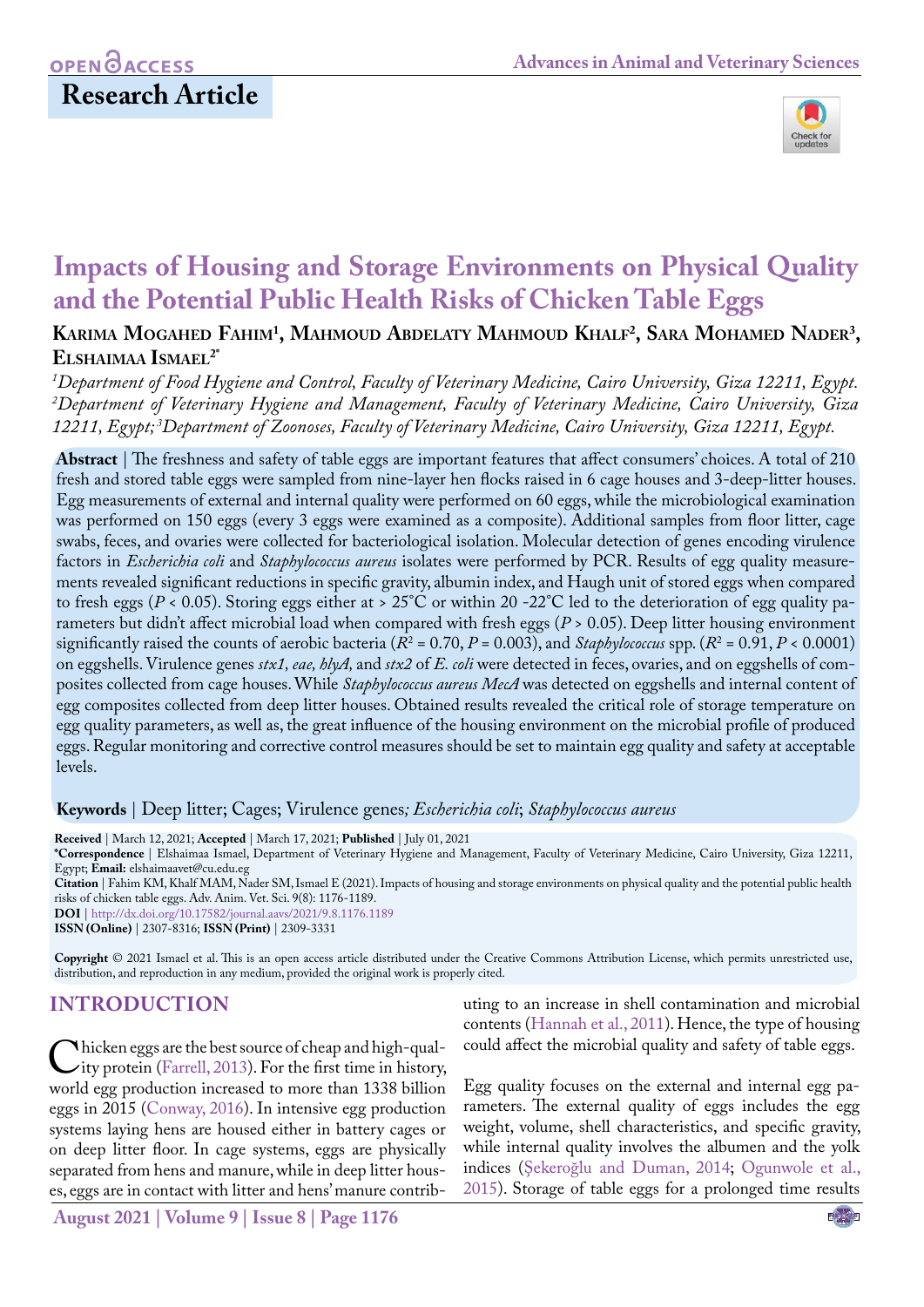### **Advances in Animal and Veterinary Sciences**

in egg quality deterioration. Moreover, egg storage at high temperatures causes further loss to the eggs' quality ([Akter](#page-11-0) [et al., 2014\)](#page-11-0).

Although table eggs could get contaminated with different microorganisms, a few studies focused on bacterial contamination of table eggs. Table eggs could be infected before egg-laying due to diseased hens with infected ovaries. However, many studies estimated that the greatest source of microbial contamination of eggshells occurred shortly after laying due to contact with the contaminated environment [\(Senbeta et al., 2015](#page-13-1); [Merino et al., 2019\)](#page-12-3). Increasing the level of microbial load on the eggshell consequently increases the chance of penetration of microorganisms into internal egg content ([De Reu et al., 2006](#page-12-4); Sodagari et al., 2019). The most isolated enteric and environmental egg contaminants were *Staphylococcus* spp., *Salmonella* spp., coliforms, yeast, and mold [\(De Reu et al., 2008](#page-12-5); [Chaemsanit](#page-12-6) [et al., 2015](#page-12-6)). Most of these microorganisms are considered public health hazards and may cause food poisoning [\(Adesiyun et al., 2006;](#page-11-1) [Adesiyun et al., 2007](#page-11-1)). Reducing the cases of egg-borne infections requires on-farm control strategies and proper handling and storage of table eggs.

The current study aimed to evaluate the effect of storage on physical egg quality and the microbial load, as well as, determine the impact of housing systems on the microbial quality and safety of table eggs.

# **MATERIALS AND METHODS**

#### **Layer hen flocks**

Nine-layer hen flocks from Giza governorate, Egypt, were included in the study, during the period between April 2018 till August 2019. Out of the nine flocks, 6 of which were housed in a battery cage system, while the other three were housed on a deep-litter floor system. The raised hens were 29 to 60 weeks of age and at different stages of lay.

#### **Sampling**

**Eggs:** A total of 210 table eggs were collected using the simple random sampling method from the battery cage system (6 flocks, n= 135 eggs) and the deep litter system (3 flocks, n= 75 eggs). Both fresh (n= 105) and stored (n= 105) eggs were collected from each flock. Deep litter houses stored eggs at room temperature (> 25 °C), while cage houses stored eggs either at room temperature (> 25  $^{\circ}$ C) or at cooling temperature (20 – 22  $^{\circ}$ C). Egg quality measurements were performed on 60 eggs (30 fresh and 30 stored eggs), while the microbiological examination was performed on 150 eggs (every 3 eggs were examined as a composite).

**Internal organs:** Ten ovaries from 3 deep litter and 2

cage system farms were aseptically sampled during the post-mortem examination from 3 and 7 laying hens' carcasses; respectively, then transferred to the laboratory in sterile cups.

**Environmental samples:** For evaluating the microbial load of the egg production environment, 12 battery cages were swabbed by cotton swabs, and 3 litter samples were collected from floor houses in sterile polyethylene bags. Fecal samples from one cage system flock were collected in sterile polyethylene bags.

All samples were aseptically collected and taken to the laboratory in an icebox for further analysis.

### **Egg quality measurements**

Egg weight, volume, specific gravity, shape index, shell weight, and egg surface area were measured as external egg qualities ([Alsaffar et al., 2013](#page-11-2)).

For testing internal egg qualities, eggs were broken and yolk weight and percentage, yolk index, albumen weight, and percentage, albumen index, and Haugh unit score were determined according to [Hisasaga \(2020\).](#page-12-7)

### **Microbiological examination**

**Microbial count and isolation:** The microbiological examination was conducted on 50 composite egg samples (Composite samples resembling three eggs each). Each composite egg sample was rinsed in 60 ml of sterile 0.1% peptone water (Lab M, 104) in sterile plastic bags and rinsed by shaking for 2 min ([Al-Ajeeli, 2013](#page-11-3)). The egg rinse solution, litter samples, battery cage swabs, and fecal samples were tenth fold serially diluted with sterile peptone water up to  $10^4$  for eggs and  $10^{10}$  for other environmental samples. Composite samples of the internal content of eggs (the content of three eggs/composite) and ovaries were collected in sterile flasks and thoroughly mixed for further microbial isolation.

All prepared samples and dilutions were subjected to microbiological examination according to (BAM 2013)**;** for counting total aerobic bacteria (Standard Plate Count Agar, SPCA, Oxoid<sup>TM</sup> CM0463), Coliforms (Eosin Methylene Blue agar plates, EMB, Oxoid™ CM0069), Staphylococci (Baird-Parker medium supplemented with egg yolk tellurite emulsion 3.5%, Lab MTM LAB085), and total yeast and mold [Sabaroud Dextrose Agar, SDA, OxoidTM CM0463)]. All plates were incubated at 37°C for 24-48 h, except SDA plates were kept at 25°C for 3-5 days. Furthermore, isolation and identification of *E. coli, S. aureus*, and *Salmonella* species were performed. Isolation of *E. coli* was carried out by streaking onto Levine's Eosin Methylene Blue plates (L-EMB), followed by incubation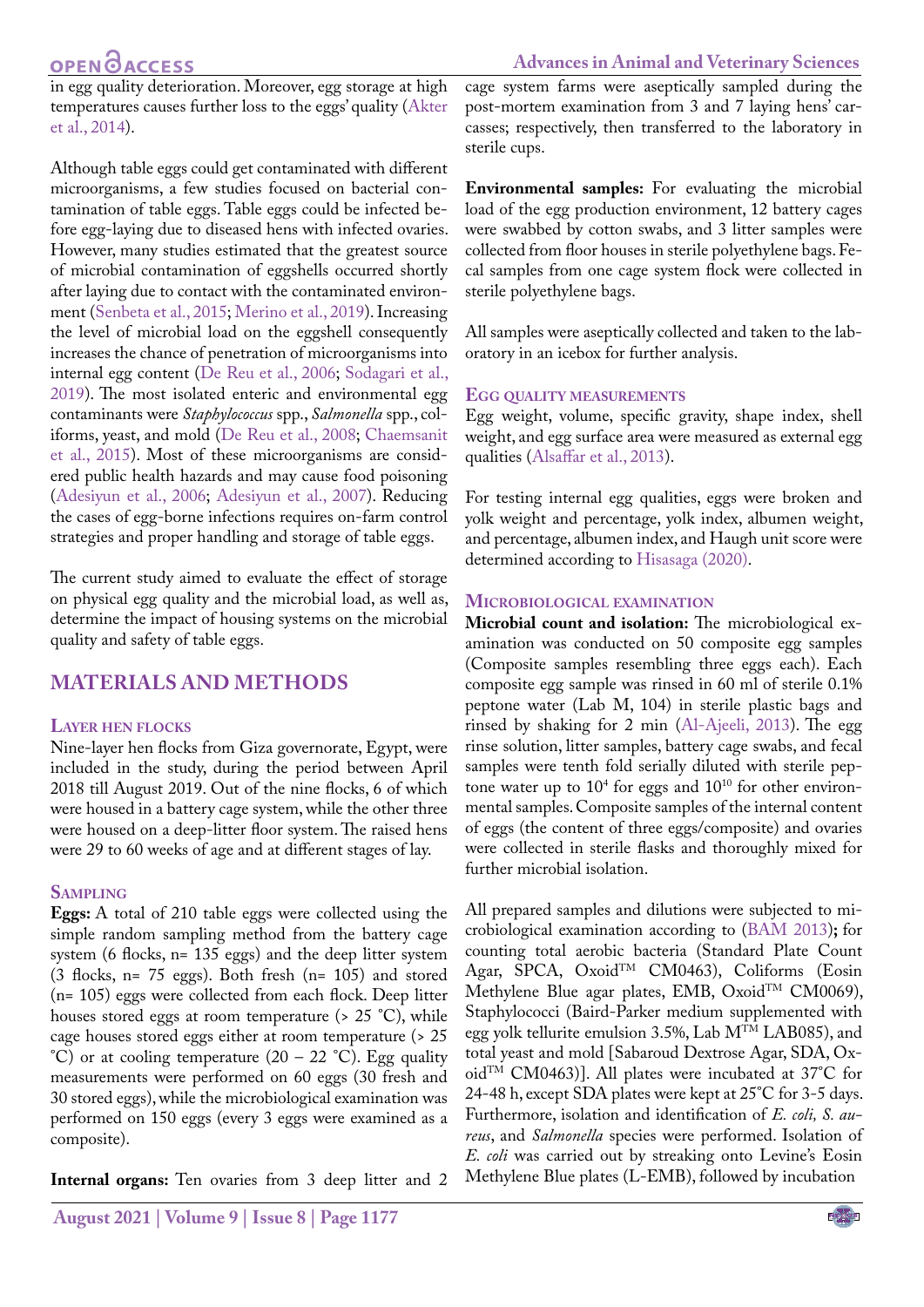<span id="page-2-0"></span>**Table 1:** Components and amplification programs of multiplex PCR used for detection of genes encoding virulence factors.

| Infectious agent         | <b>Genes encoding</b><br>virulence factors | <b>PCR</b> components and<br>volume $(\mu l)$                                                                      | <b>Amplification programs</b>                                                                                                                        | Reference                  |
|--------------------------|--------------------------------------------|--------------------------------------------------------------------------------------------------------------------|------------------------------------------------------------------------------------------------------------------------------------------------------|----------------------------|
| E. coli                  | eae, hlyA, stx1                            | 5µl Master Mix<br>$0.5\mu$ l of each primers $F&R$<br>(with total 3µl)<br>5µl DNA template<br>12µl PCR grade water | 1cycle<br>$94^{\circ}$ C for 5 min<br>35 cycles<br>$94^{\circ}$ C for 30 sec<br>62°C for 30 sec<br>72°C for 1 min<br><b>1cycle</b><br>72°C for 5 min | Chandra et al., 2013       |
|                          | stx2                                       | 5µl Master Mix<br>1µl of primer F&R<br>(with total 2µl)<br>5µl DNA template<br>13µl PCR grade water                | 1 <sub>cycle</sub><br>95°C for 3 min<br>35 cycles<br>95°C for 20 sec<br>58°C for 40 sec<br>72°C for 90 sec<br>1cycle 72°C for 5 min                  | Gannon et al., 1992        |
| Staphylococcus<br>aureus | mecA                                       | 1X Master mix<br>20 pmol of each primer<br>$5\mu l$ of DNA                                                         | 1 cycle<br>94° c for 4min<br>35 cycles<br>94° c for 1 min, 55° c for 1<br>min, 72°c for 1min<br>1 cycle $72$ °c for 10 min.                          | Asfour and Darwish<br>2011 |

#### <span id="page-2-1"></span>**Table 2:** Primer sequences, their specific targets and amplicon sizes

| Primer name          | Primer sequence 5'-3' (reference)                           | <b>Product size</b> | References                |
|----------------------|-------------------------------------------------------------|---------------------|---------------------------|
| EAE (eae)            | F:TCAATGCAGTTCCGTTATCAGTT<br>R:GTAAAGTCCGTTACCCCAACCTG      | 482                 | Vidal et al. (2005)       |
| $\text{Stx1}$ (stx1) | F:CGATGTTACGGTTTGTTACTGTGACAGC<br>R:AATGCCACGCTTCCCAGAATTG  | 244                 | Müller et al. (2007)      |
| HlyA(hlyA)           | F:AGCTGCAAGTGCGGGTCTG<br>R:TACGGGTTATGCCTGCAAGTTCAC         | 569                 | Wang et al. (2002)        |
| $Stx2$ (stx2)        | F:GTTTTGACCATCTTCGTCTGATTATTGAG<br>R:AGCGTAAGGCTTCTGCTGTGAC | 324                 | Müller et al. (2007)      |
| mecA                 | F:GTGAAGATATACCAAGTGATT<br>R:ATGCGCTATAGATTGAAAGGAT         | 147bp               | Asfour and Darwish (2011) |

#### <span id="page-2-2"></span>**Table 3:** Comparison between fresh and stored eggs regarding their external and internal quality parameters (Mean±SE)

|                                         | Age of Eggs                    |                     |    |                  |             |
|-----------------------------------------|--------------------------------|---------------------|----|------------------|-------------|
|                                         | Fresh eggs                     | Stored eggs         | df | $\boldsymbol{t}$ | $P$ - value |
| External characters:                    |                                |                     |    |                  |             |
| Egg weight $(g)$                        | $65.44 \pm 1.52$               | $65.35 \pm 1.11$    | 59 | 0.05             | 0.960       |
| Egg Volume $(cm3)$                      | $60.07 \pm 1.52$               | $61.97 \pm 1.38$    | 59 | $-0.93$          | 0.358       |
| Specific gravity                        | $1.093 \pm 0.014$ <sup>a</sup> | $1.059 \pm 0.009$ b | 59 | 2.05             | 0.045       |
| Egg width (cm)                          | $4.50\pm0.04$                  | $4.45 \pm 0.03$     | 59 | 1.10             | 0.275       |
| $Egg$ length $(cm)$                     | $5.91 \pm 0.06$                | $5.96 \pm 0.05$     | 59 | $-0.58$          | 0.562       |
| Shape index (%)                         | $76.30 \pm 0.64$               | $74.85 \pm 0.60$    | 59 | 1.65             | 0.105       |
| Egg surface area $\text{(cm}^2\text{)}$ | $85.28 \pm 1.46$               | $85.17 \pm 1.09$    | 59 | 0.06             | 0.954       |
| Shell weight (g)                        | $6.85 \pm 0.12$                | $7.06 \pm 0.10$     | 59 | $-1.31$          | 0.288       |
| Shell ratio $(\%)$                      | $10.52 \pm 0.14$               | $10.85 \pm 0.15$    | 59 | $-1.56$          | 0.680       |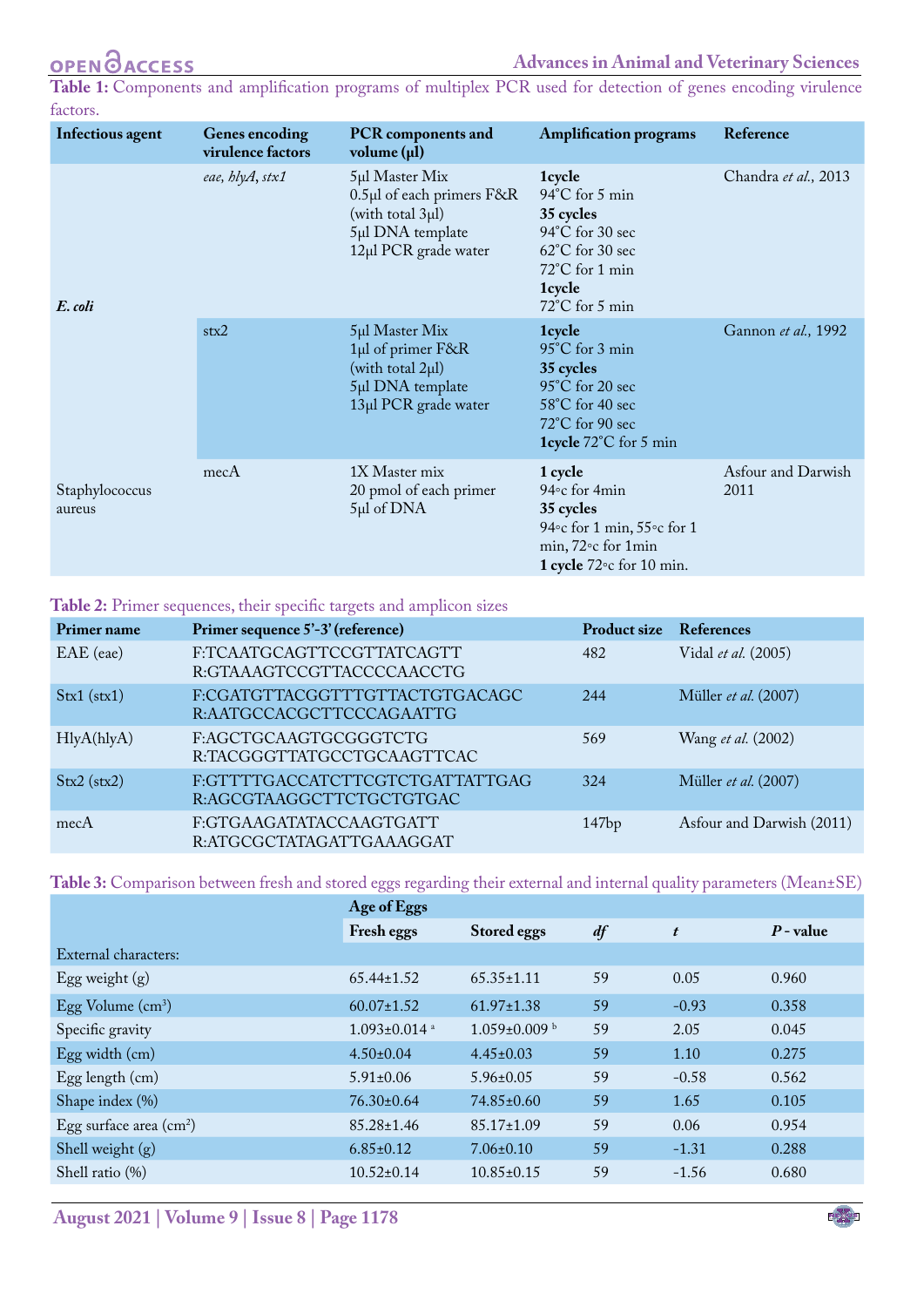| <b>OPEN GACCESS</b> | <b>Advances in Animal and Veterinary Sciences</b> |
|---------------------|---------------------------------------------------|
|                     |                                                   |

| Internal characters:                                            |                               |                             |       |         |       |
|-----------------------------------------------------------------|-------------------------------|-----------------------------|-------|---------|-------|
| Albumin weight (g)                                              | $40.98 \pm 0.97$              | $40.52 \pm 0.75$            | 58    | 0.38    | 0.707 |
| Albumin ratio (%)                                               | $62.68 \pm 0.54$              | $62.16 \pm 0.80$            | 58    | 0.54    | 0.595 |
| Albumin height (cm)                                             | $0.82 \pm 0.03$ <sup>a</sup>  | $0.72 \pm 0.04$ b           | 58    | 2.04    | 0.045 |
| Albumin length (cm)                                             | $9.55 \pm 0.21$               | $10.40\pm0.29$ <sup>a</sup> | 58    | $-2.35$ | 0.022 |
| Albumin width (cm)                                              | $7.88 \pm 0.15$               | $8.46 \pm 0.27$             | 44.83 | $-1.90$ | 0.064 |
| Albumin Ave. width (cm)                                         | $8.71 \pm 0.17$               | $9.12 \pm 0.40$             | 40.13 | $-0.95$ | 0.346 |
| Albumin index (%)                                               | $9.59 \pm 0.41$ <sup>a</sup>  | $7.83 \pm 0.72$ b           | 47.53 | 2.14    | 0.038 |
| Haugh unit                                                      | $88.68 \pm 1.56$ <sup>a</sup> | $78.40\pm3.67$ <sup>b</sup> | 40.43 | 2.58    | 0.014 |
| Yolk weight $(g)$                                               | $17.62 \pm 0.62$              | $17.72 \pm 0.74$            | 58    | $-0.11$ | 0.912 |
| Yolk ratio (%)                                                  | $26.80 \pm 0.57$              | $26.08 \pm 1.19$            | 59    | 0.54    | 0.592 |
| Yolk height (cm)                                                | $1.59 \pm 0.05$               | $1.46 \pm 0.06$             | 58    | 1.70    | 0.095 |
| Yolk width (cm)                                                 | $4.46 \pm 0.08$               | $4.62 \pm 0.13$             | 47.64 | $-1.11$ | 0.274 |
| Yolk Index (%)                                                  | $36.23 \pm 1.37$              | $32.99 \pm 1.78$            | 58    | 1.45    | 0.153 |
| Yolk Albumen ratio (%)<br>$\alpha$ b $\Gamma$ $\gamma$ $\alpha$ | $43.09 \pm 1.33$              | $42.69 \pm 2.43$            | 46.41 | 0.14    | 0.888 |

<sup>a, b</sup> Different superscripts indicate significant difference at *P* < 0.05; SE: Standard error.

at 37°C for 24-48 h. Flat colonies with dark center and green metallic luster were streaked on agar slants and kept at 35°C incubation for 18 h ([Fahim et al., 2019\)](#page-12-8). Biochemical identification was done as described by [Da Silva et al.](#page-12-9) [\(2018\).](#page-12-9) For isolation of *Salmonella* spp., 25 ml of the original prepared sample was aseptically transferred to 225 ml of sterile buffered peptone water and incubated at 37°C for 16-20 h. A loopful from each of the previous pre-enriched broth tubes were inoculated into a sterile tube containing 10 ml Rappaport Vassiliadis broth, then incubated at 43°C for 24 h. A loopful from each Rappaport Vassiliadis enriched tube was streaked on a dried surface of Xylose Lysin Deoxycholate agar (XLD). Inoculated plates were incubated at 37°C for 48 hours [\(Andrews et al., 2018](#page-12-10)). For isolation and identification of *S. aureus*, 5 typical and atypical colonies were selected from each plate, then identified according to (BAM, 2013).

**Molecular detection of genes encoding virulence factors in** *E. coli and S. aureus* **isolates** DNA was extracted from the bacterial colonies by the boiling method. Bacterial strains were grown in brain heart infusion broth at 37°C overnight. Organisms from 1.5 ml growth were pelleted by centrifugation at 1200xg for 10 min. The bacterial pellet was resuspended in 150μl of sterile distilled water. Lysis of bacteria was done by boiling in a water bath for 10 min. The lysate was centrifuged again as before, and the supernatant was used as a template for polymerase chain reaction as stated in [Tables \(1](#page-2-0) [and](#page-2-1) [2\)](#page-2-1) ([Wani et al., 2003](#page-13-2)). The PCR product was run on 1.5% agarose gel at 80 volts for 1 hour. The DNA bands were visualized using an Ultraviolet lightbox with a camera (Gel Doc 2000, BIO-RAD) and photographed. The expected size of the PCR products for virulence encoding gene of *E. coli* and *mecA* genes was estimated concerning 50 bp DNA

ladder ( Jena Bioscience).

#### **Statistical analysis**

Data analysis was performed using PASW Statistics Version 18.0 software (SPSS Inc., Chicago, IL, USA). Independent sample *t*-test was conducted to compare the effect of storage and housing type on physical and microbial qualities of eggs and expressed as means ± SE. One-way analysis of variance (ANOVA) was tested to compare the effect of season on physical quality of eggs and expressed as means ± SE. The statistical model formula was:

$$
Y_{ij} = \mu + \alpha_i + \epsilon_{ij}
$$

where *Y<sub>ij</sub>* indicated the measurement of egg quality parameters. *μ* was the grand mean, *α<sup>i</sup>* represented the season's effect, and  $\epsilon$ <sup>*i*</sup> stated the random error.

Kruskal-Wallis *H* and Mann–Whitney *U* tests were used when data were not normally distributed. Pearson correlation (*r*) and linear regression (*R2* ) were used to test the association between environmental and eggshell contamination. Chi-square test for independence  $(\chi^2)$  and Fisher's Exact test (*FET*) was performed to test the relation between different samples and the rate of microbial isolation. Significance was set at *P*-value < 0.05.

## **RESULTS**

#### **Egg physical quality**

Results in [Tables \(3](#page-2-2) [and 4\)](#page-4-0) showed that the specific gravity of fresh eggs was greater than that of stored eggs. This difference was significant  $(t(59) = 2.05, P = 0.045)$ . The specific gravity of eggs stored at room temperature (> 25°C) was greater than that of eggs stored at a cooler temperature (20-22°C). This difference was significant  $(t(29) = 2.37, P$ = 0.025). Similarly, the albumin height of fresh eggs was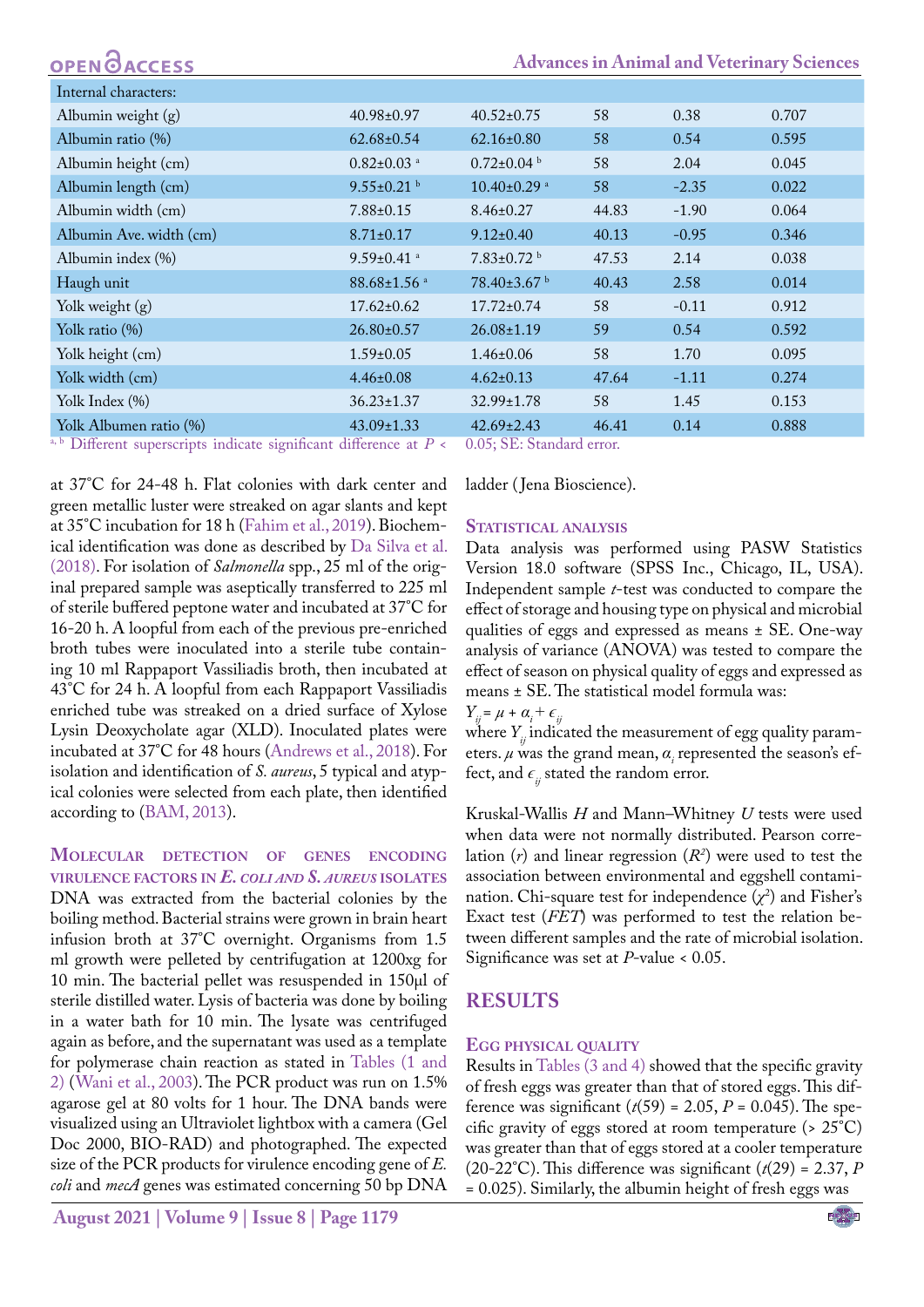## **Advances in Animal and Veterinary Sciences**

<span id="page-4-0"></span>**Table 4:** Effect of different storage temperatures (°C) on the external and internal egg quality (Mean±SE).

|                                     | Storage condition (°C)         |                               |       |                  |             |  |  |
|-------------------------------------|--------------------------------|-------------------------------|-------|------------------|-------------|--|--|
|                                     | Room temp. $( > 25 °C)$        | Cooling temp.(20-22 °C)       | df    | $\boldsymbol{t}$ | $P$ - value |  |  |
| <b>External characters:</b>         |                                |                               |       |                  |             |  |  |
| Egg weight $(g)$                    | $64.41 \pm 1.37$               | $68.05 \pm 1.45$              | 29    | $-1.46$          | 0.155       |  |  |
| Egg Volume $(cm3)$                  | $60.30 \pm 1.51$ <sup>b</sup>  | $66.75 \pm 2.62$ <sup>a</sup> | 29    | $-2.16$          | 0.039       |  |  |
| Specific gravity                    | $1.071 \pm 0.009$ <sup>a</sup> | $1.025 \pm 0.022$ b           | 29    | 2.37             | 0.025       |  |  |
| Egg width (cm)                      | $4.44 \pm 0.03$                | $4.49 \pm 0.05$               | 29    | $-0.79$          | 0.438       |  |  |
| Egg length (cm)                     | $5.91 \pm 0.06^{\mathrm{b}}$   | $6.10\pm0.07$ <sup>a</sup>    | 20.48 | $-2.11$          | 0.047       |  |  |
| Shape index (%)                     | 75.29±0.74                     | 73.60±0.88                    | 29    | 1.24             | 0.226       |  |  |
| Egg surface area (cm <sup>2</sup> ) | 84.17±1.32                     | 88.05±1.60                    | 29    | $-1.59$          | 0.123       |  |  |
| Shell weight (g)                    | $6.98 \pm 0.11$                | $7.28 \pm 0.25$               | 29    | $-1.30$          | 0.203       |  |  |
| Shell ratio (%)                     | $10.89 \pm 0.18$               | $10.71 \pm 0.32$              | 29    | 0.51             | 0.613       |  |  |
| Internal characters:                |                                |                               |       |                  |             |  |  |
| Albumin weight (g)                  | $40.77 \pm 0.84$               | 39.70±1.72                    | 28    | 0.60             | 0.556       |  |  |
| Albumin ratio (%)                   | $63.37 \pm 0.55$               | 58.20±2.48                    | 6.61  | 2.03             | 0.084       |  |  |
| Albumin height (cm)                 | $0.73 \pm 0.03$                | $0.69 \pm 0.15$               | 6.64  | 0.29             | 0.783       |  |  |
| Albumin length (cm)                 | $10.25 \pm 0.26$               | 10.89±0.92                    | 7.02  | $-0.67$          | 0.526       |  |  |
| Albumin width (cm)                  | $8.08 \pm 0.21$                | $9.71 \pm 0.79$               | 6.86  | $-1.99$          | 0.087       |  |  |
| Albumin Ave. width (cm)             | $9.16 \pm 0.22$                | $10.30 \pm 0.84$              | 6.81  | $-1.31$          | 0.234       |  |  |
| Albumin index (%)                   | $8.20 \pm 0.56$                | $7.73 \pm 2.46$               | 6.64  | 0.19             | 0.858       |  |  |
| Haugh unit                          | $83.22 \pm 2.05$               | 73.76±9.21                    | 6.60  | 1.00             | 0.351       |  |  |
| Yolk weight (g)                     | $16.66 \pm 0.66$               | $21.20 \pm 1.85$ <sup>a</sup> | 28    | $-2.92$          | 0.007       |  |  |
| Yolk ratio (%)                      | 25.74±0.63                     | 30.94±2.48                    | 6.80  | $-2.03$          | 0.083       |  |  |
| Yolk height (cm)                    | $1.57 \pm 0.03$ <sup>a</sup>   | $1.11 \pm 0.18$ <sup>b</sup>  | 6.23  | 2.50             | 0.045       |  |  |
| Yolk width (cm)                     | $4.41 \pm 0.08$                | $5.31 \pm 0.39$               | 6.45  | $-2.26$          | 0.062       |  |  |
| Yolk Index (%)                      | 35.86±0.79                     | 23.54±6.19                    | 6.20  | 1.97             | 0.094       |  |  |
| Yolk Albumen ratio (%)              | 40.88±1.39                     | $54.75 \pm 6.20$              | 6.62  | $-2.18$          | 0.68        |  |  |

 $a, b$  Different superscripts indicate significant difference at  $P < 0.05$ ; SE: Standard error.

## <span id="page-4-1"></span>Table 5: Effect of season on the external and internal egg quality (Mean±SE).

|                                         | <b>Season</b>                  |                               |                               |            |            |  |  |
|-----------------------------------------|--------------------------------|-------------------------------|-------------------------------|------------|------------|--|--|
|                                         | Winter                         | Spring                        | Summer                        | $F_{2,58}$ | $P$ -value |  |  |
| <b>External characters:</b>             |                                |                               |                               |            |            |  |  |
| Egg weight $(g)$                        | $64.94 \pm 2.08$               | $64.60 \pm 1.25$              | $68.46 \pm 1.07$              | 1.36       | 0.265      |  |  |
| Egg Volume $(cm3)$                      | $60.57 \pm 2.57$ <sup>ab</sup> | $59.60 \pm 1.27$ <sup>b</sup> | $66.33 \pm 1.69^{\mathrm{a}}$ | 3.61       | 0.033      |  |  |
| Specific gravity                        | $1.08 \pm 0.02$                | $1.09 \pm 0.01$               | $1.04\pm0.02$                 | 2.97       | 0.059      |  |  |
| Egg width (cm)                          | $4.49\pm0.07$                  | $4.48 \pm 0.03$               | $4.48 \pm 0.03$               | 0.01       | 0.989      |  |  |
| $Egg$ length $(cm)$                     | $5.86 \pm 0.11$ <sup>ab</sup>  | $5.89 \pm 0.05^{\rm b}$       | $6.14 \pm 0.04$ <sup>a</sup>  | 3.53       | 0.036      |  |  |
| Shape index (%)                         | $76.67 \pm 1.37$ <sup>a</sup>  | $76.14 \pm 0.53$ <sup>a</sup> | $72.90\pm0.66^{\rm b}$        | 5.05       | 0.009      |  |  |
| Egg surface area $\text{(cm}^2\text{)}$ | $84.09 \pm 2.52$               | $84.48 \pm 1.19$              | $88.50 \pm 0.83$              | 1.67       | 0.198      |  |  |
| Shell weight $(g)$                      | $7.04 \pm 0.16$                | $6.90 \pm 0.10$               | $7.10\pm0.19$                 | 0.56       | 0.573      |  |  |
| Shell ratio (%)                         | $10.87 \pm 0.19$               | $10.74 \pm 0.14$              | $10.37 \pm 0.21$              | 1.12       | 0.333      |  |  |
| Internal characters:                    |                                |                               |                               |            |            |  |  |
| Albumin weight (g)                      | $42.61 \pm 1.50$               | $40.87 \pm 0.78$              | $39.23 \pm 0.89$              | 1.21       | 0.304      |  |  |
| Albumin ratio (%)                       | $65.60 \pm 0.70$ <sup>a</sup>  | $63.32 \pm 0.37$ <sup>a</sup> | $57.39 \pm 1.05^{\rm b}$      | 29.13      | 0.0001     |  |  |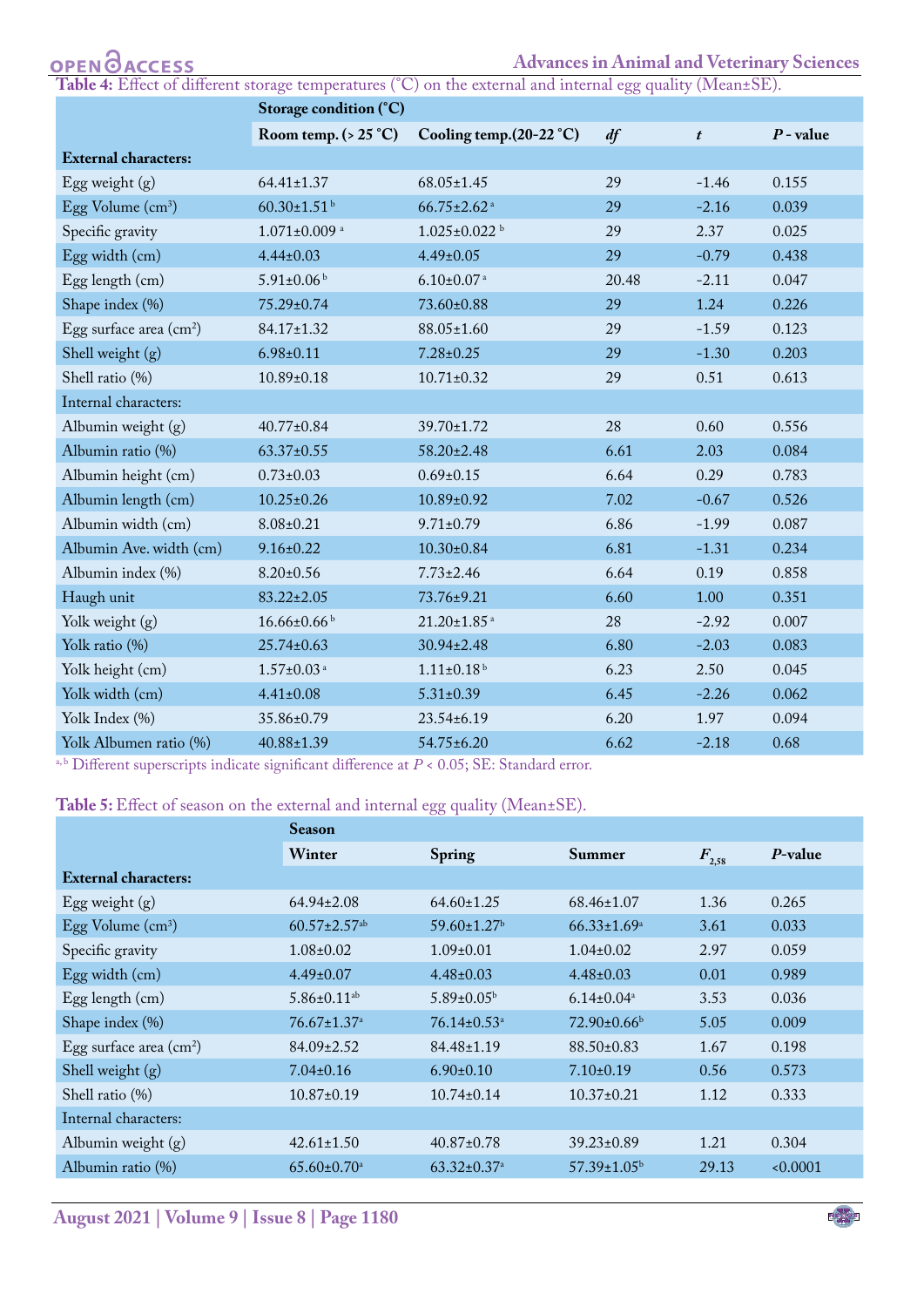| OPEN OACCESS            |                               |                               | <b>Advances in Animal and Veterinary Sciences</b> |       |        |
|-------------------------|-------------------------------|-------------------------------|---------------------------------------------------|-------|--------|
| Albumin height (cm)     | $1.13 \pm 0.05^{\text{a}}$    | $0.76 \pm 0.02^b$             | $0.61 \pm 0.05$ <sup>c</sup>                      | 32.24 | 0.0001 |
| Albumin length (cm)     | $8.44 \pm 0.26$               | $9.84 \pm 0.18$ <sup>b</sup>  | $11.36 \pm 0.41$ <sup>a</sup>                     | 13.93 | 0.0001 |
| Albumin width (cm)      | $7.30 \pm 0.17$ <sup>b</sup>  | $7.92 \pm 0.14$ <sup>b</sup>  | $9.56 \pm 0.39$ <sup>a</sup>                      | 16.23 | 0.0001 |
| Albumin Ave. width (cm) | $7.87 \pm 0.20$ <sup>c</sup>  | $8.88 \pm 0.15^b$             | $10.46 \pm 0.36^{\text{a}}$                       | 17.46 | 0.0001 |
| Albumin index (%)       | $14.45 \pm 0.95$ <sup>a</sup> | $8.70 \pm 0.33^b$             | $6.02 \pm 0.60$ <sup>c</sup>                      | 33.10 | 0.0001 |
| Haugh unit              | $103.54 \pm 2.11^a$           | $85.17 \pm 1.23$ <sup>b</sup> | $72.48 \pm 4.00$ <sup>c</sup>                     | 25.46 | 0.0001 |
| Yolk weight (g)         | $15.29 \pm 0.72^b$            | $16.83 \pm 0.49^b$            | $22.00 \pm 0.77$ <sup>a</sup>                     | 16.50 | 0.0001 |
| Yolk ratio (%)          | $23.54 \pm 0.74^b$            | $25.94\pm0.41^{\rm b}$        | $32.13 \pm 0.99^{\mathrm{a}}$                     | 29.03 | 0.0001 |
| Yolk height (cm)        | $1.79 \pm 0.04^a$             | $1.62 \pm 0.02^a$             | $1.04 \pm 0.08$ <sup>b</sup>                      | 63.82 | 0.0001 |
| Yolk width (cm)         | $4.06 \pm 0.09$ <sup>b</sup>  | $4.40 \pm 0.06$ <sup>b</sup>  | $5.30 \pm 0.17^{\text{a}}$                        | 28.46 | 0.0001 |
| Yolk Index (%)          | $44.19 \pm 1.60^a$            | $37.03 \pm 0.53^{\rm b}$      | $20.40 \pm 2.16$ <sup>c</sup>                     | 79.33 | 0.0001 |
| Yolk Albumen ratio (%)  | $35.98 \pm 1.52^b$            | $41.17\pm0.91b$               | $56.60 \pm 2.74$ <sup>a</sup>                     | 30.97 | 0.0001 |

a, b, c Different superscripts indicate significant difference at  $P < 0.05$ ; SE: Standard error.

#### <span id="page-5-0"></span>Table 6: Effect of housing and storage on the microbial count of eggshells (log<sub>10</sub> CFU/ml)

|                               | Number of egg composites<br>$(N=50)$ | Incidence<br>$No.$ (%) | Range<br>$(\log_{10} CFU/ml)$<br>Min.<br>Max. |      | Mean $log_{10}$ CFU/ml ± SE   |  |
|-------------------------------|--------------------------------------|------------------------|-----------------------------------------------|------|-------------------------------|--|
|                               |                                      |                        |                                               |      |                               |  |
| <b>Total Aerobic Bacteria</b> |                                      |                        |                                               |      |                               |  |
| Deep litter                   | Fresh $(n=9)$                        | $9(100\%)$             | 3.54                                          | 6.10 | $4.39 \pm 0.28$ <sup>a</sup>  |  |
|                               | Stored $(n=9)$                       | 9 (100%)               | 3.15                                          | 6.18 | $4.74 \pm 0.36$ <sup>a</sup>  |  |
| Cages                         | Fresh $(n=16)$                       | 16 (100%)              | < 1.00                                        | 4.28 | $2.42 \pm 0.22^{\mathrm{b}}$  |  |
|                               | Stored ( $n=16$ )                    | 16 (100%)              | < 1.00                                        | 3.34 | $2.32 \pm 0.24$               |  |
|                               |                                      |                        |                                               |      | P < 0.0001                    |  |
| Total Staphylococci           |                                      |                        |                                               |      |                               |  |
| Deep litter                   | Fresh                                | $9(100\%)$             | 2.90                                          | 6.02 | $4.16 \pm 0.31$ <sup>a</sup>  |  |
|                               | Stored                               | $9(100\%)$             | 3.00                                          | 6.11 | $4.53 \pm 0.37$ <sup>a</sup>  |  |
| Cages                         | Fresh                                | 11 (68.8%)             | < 1.00                                        | 3.93 | $1.86 \pm 0.34^{\mathrm{b}}$  |  |
|                               | Stored                               | 14 (87.5%)             | ~1.00                                         | 3.84 | $2.59 \pm 0.27$ <sup>b</sup>  |  |
|                               |                                      |                        |                                               |      | P < 0.0001                    |  |
| Total Coliform count          |                                      |                        |                                               |      |                               |  |
| Deep litter                   | Fresh                                | 6(66.7%)               | $<1.00$                                       | 4.60 | $1.93 \pm 0.56$ <sup>ab</sup> |  |
|                               | Stored                               | 6(66.7%)               | ~1.00                                         | 4.43 | $2.50 \pm 0.64$ <sup>a</sup>  |  |
| Cages                         | Fresh                                | $3(18.6\%)$            | < 1.00                                        | 4.34 | $0.73 \pm 0.39$ b             |  |
|                               | Stored                               | $4(25.0\%)$            | < 1.00                                        | 3.92 | $0.78 \pm 0.32$ b             |  |
|                               |                                      |                        |                                               |      | $P = 0.033$                   |  |
| Total fungal count            |                                      |                        |                                               |      |                               |  |
| Deep litter                   | Fresh                                | $9(100\%)$             | < 1.00                                        | 4.48 | $2.80 \pm 0.39$ <sup>ab</sup> |  |
|                               | Stored                               | $9(100\%)$             | 2.00                                          | 4.13 | $3.15 \pm 0.23$ <sup>a</sup>  |  |
| Cages                         | Fresh                                | $9(56.2\%)$            | < 1.00                                        | 4.60 | $1.59 \pm 0.41$ bc            |  |
|                               | Stored                               | $7(43.8\%)$            | < 1.00                                        | 4.92 | $1.22 \pm 0.39$ <sup>c</sup>  |  |
|                               |                                      |                        |                                               |      | $P = 0.004$                   |  |

a,b,c Different superscripts indicate significant difference at *P* < 0.05; SE: Standard error.

greater than that of stored eggs. This difference was significant  $(t(58) = 2.04, P = 0.045)$ . The albumin length of stored eggs was greater than that of fresh eggs. This difference was significant ( $t(58) = 2.35$ ,  $P = 0.022$ ). The albumin index (%) of fresh eggs was greater than that of stored eggs. This difference was significant  $(t(47.53) = 2.14, P =$ 0.038). Haugh unit of fresh eggs was greater than that of stored eggs, this difference was significant (*t*(40.43) = 2.58,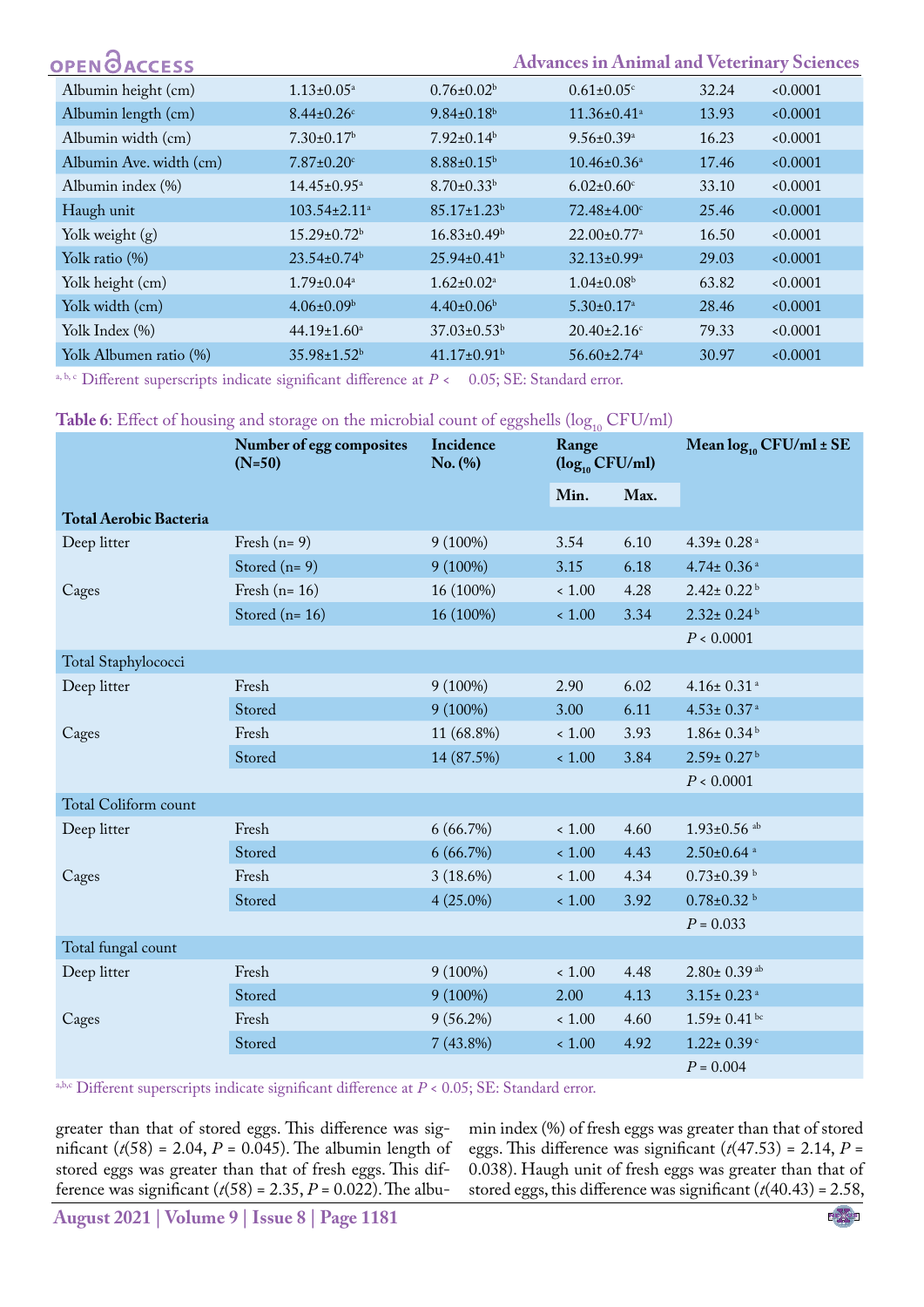| <b>PEN ØACCESS</b> |  |  |  |  |  |  |  |
|--------------------|--|--|--|--|--|--|--|
|--------------------|--|--|--|--|--|--|--|

<span id="page-6-0"></span>

| <b>Table 7:</b> Effect of storage temperature on the microbial load of stored shell eggs from cage system ( $\log_{10} CFU/ml$ ) |             |                              |      |                                           |  |  |  |  |
|----------------------------------------------------------------------------------------------------------------------------------|-------------|------------------------------|------|-------------------------------------------|--|--|--|--|
| Number of egg composites                                                                                                         | Incidence   | Range                        |      | Mean $log_{10}$ CFU/ml $\pm$<br><b>SE</b> |  |  |  |  |
| $(N=16)$                                                                                                                         | $No.$ (%)   | $(\log_{10} CFU/ml)$<br>Min. | Max. |                                           |  |  |  |  |
| Total Aerobic Bacteria                                                                                                           |             |                              |      |                                           |  |  |  |  |
| Room temp. ( $> 25$ °C) (n=8)                                                                                                    | 7(87.5%)    | $<1.00$                      | 3.34 | $2.47 \pm 0.37$ <sup>a</sup>              |  |  |  |  |
| Cooling temp. (20-22 °C)<br>$(n=8)$                                                                                              | 7(87.5%)    | ~1.00                        | 3.00 | $2.17 \pm 0.33$ <sup>a</sup>              |  |  |  |  |
|                                                                                                                                  |             |                              |      | $P = 0.184$                               |  |  |  |  |
| Total Staphylococci                                                                                                              |             |                              |      |                                           |  |  |  |  |
| Room temp. ( $> 25$ °C)                                                                                                          | $6(75.0\%)$ | ~1.00                        | 3.23 | $2.10\pm0.47$ <sup>a</sup>                |  |  |  |  |
| Cooling temp. $(20-22 \degree C)$                                                                                                | 8 (100%)    | 2.70                         | 3.84 | $3.08 \pm 0.14$ <sup>a</sup>              |  |  |  |  |
|                                                                                                                                  |             |                              |      | $P = 0.051$                               |  |  |  |  |
| Total Coliform count                                                                                                             |             |                              |      |                                           |  |  |  |  |
| Room temp. ( $> 25$ °C)                                                                                                          | 1(12.5%)    | ~1.00                        | 2.60 | $0.83 \pm 0.41$ <sup>a</sup>              |  |  |  |  |
| Cooling temp. $(20-22 \degree C)$                                                                                                | 1(12.5%)    | ~1.00                        | 3.92 | $0.74 \pm 0.52$ <sup>a</sup>              |  |  |  |  |
|                                                                                                                                  |             |                              |      | $P = 0.700$                               |  |  |  |  |
| Total fungal count                                                                                                               |             |                              |      |                                           |  |  |  |  |
| Room temp. $( > 25 °C)$                                                                                                          | $9(50.0\%)$ | ~1.00                        | 2.78 | $1.53 \pm 0.46$ <sup>a</sup>              |  |  |  |  |
| Cooling temp. (20-22 °C)                                                                                                         | $2(25.0\%)$ | ~1.00                        | 4.92 | $0.90 \pm 0.64$ <sup>a</sup>              |  |  |  |  |
|                                                                                                                                  |             |                              |      | $P = 0.224$                               |  |  |  |  |

<span id="page-6-1"></span>a,b Different superscripts indicate significant difference at *P* < 0.05 using Mann-Whitney Test; SE: Standard error.

Table 8: Effect of season on the microbial load of eggs from cage system (log<sub>10</sub> CFU/ml)

| $\smash{\cup}$<br>Number of egg composites<br>$(N=32)$ | Incidence<br>No. (%) | $\sim$ 010<br>Range<br>$(\log_{10}$ CFU/ml) |       | Mean $log_{10}$ CFU/ml $\pm$<br><b>SE</b> |  |
|--------------------------------------------------------|----------------------|---------------------------------------------|-------|-------------------------------------------|--|
|                                                        |                      | Min.                                        | Max.  |                                           |  |
| Total Aerobic Bacteria                                 |                      |                                             |       |                                           |  |
| Winter $(n=8)$                                         | 8 (100%)             | 2.30                                        | 4.28  | $2.86 \pm 0.22$ <sup>a</sup>              |  |
| Spring $(n=12)$                                        | 11 (91.7%)           | ~1.00                                       | 3.34  | $2.34 \pm 0.24$ <sup>a</sup>              |  |
| Summer $(n=12)$                                        | 10 (83.3%)           | $<1.00$                                     | 3.32  | $2.06 \pm 0.30^a$                         |  |
|                                                        |                      |                                             |       | $P = 0.154$                               |  |
| Total Staphylococci                                    |                      |                                             |       |                                           |  |
| Winter $(n=8)$                                         | 7(87.5%)             | < 1.00                                      | 3.93  | $2.67 \pm 0.42$ <sup>a</sup>              |  |
| Spring $(n=12)$                                        | 8(66.7%)             | $<1.00$                                     | 2.78  | $1.69 \pm 0.36$                           |  |
| Summer $(n=12)$                                        | 10 (83.3%)           | ~1.00                                       | 3.84  | $2.47 \pm 0.36^a$                         |  |
|                                                        |                      |                                             |       | $P = 0.025$                               |  |
| <b>Total Coliform count</b>                            |                      |                                             |       |                                           |  |
| Winter $(n=8)$                                         | $6(75.0\%)$          | < 1.00                                      | 4.34  | $2.52 \pm 0.61$ <sup>a</sup>              |  |
| Spring $(n=12)$                                        | $1(8.3\%)$           | < 1.00                                      | 2.00  | $0.17 \pm 0.17$ <sup>b</sup>              |  |
| Summer $(n=12)$                                        | $1(8.3\%)$           | < 1.00                                      | 2.00  | $0.17 \pm 0.17$ <sup>b</sup>              |  |
|                                                        |                      |                                             |       | P < 0.0001                                |  |
| Total fungal count                                     |                      |                                             |       |                                           |  |
| Winter $(n=8)$                                         | 5(62.5%)             | < 1.00                                      | 4.92  | $2.38 \pm 0.81$ <sup>a</sup>              |  |
| Spring $(n=12)$                                        | 11 (91.7%)           | < 1.00                                      | 3.30  | $2.21 \pm 0.23$ <sup>a</sup>              |  |
| Summer $(n=12)$                                        | $\mathbf{0}$         | < 1.00                                      | ~1.00 | 0.00 <sup>b</sup>                         |  |
|                                                        |                      |                                             |       |                                           |  |

**August 2021 | Volume 9 | Issue 8 | Page 1182**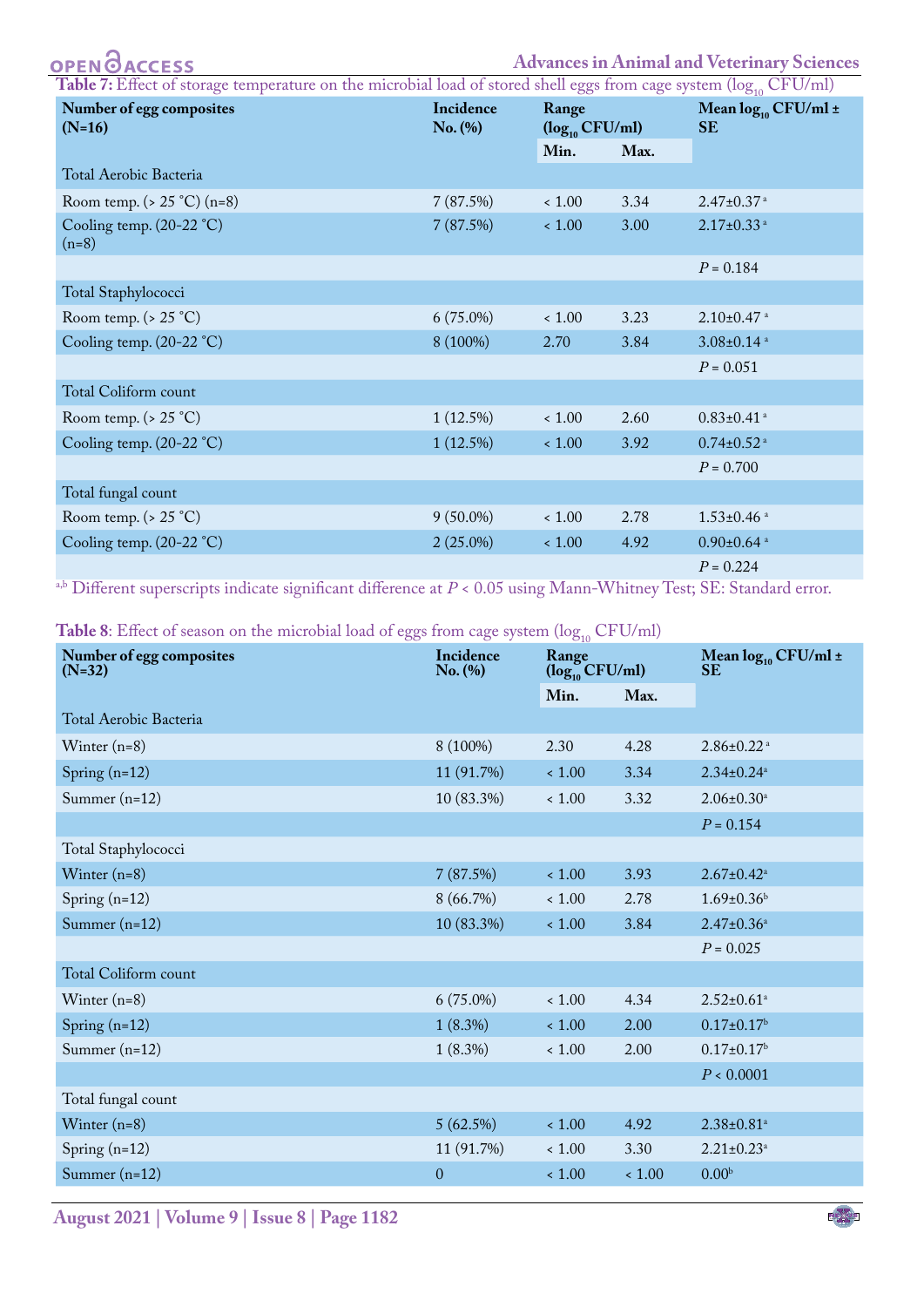*P* < 0.0001

a,b Different superscripts indicate significant difference at  $P < 0.05$  using Kruskal Wallis Test; SE: Standard error.

|                        | Mean $log_{10}$ CFU/ml $\pm$ SE |                              |    |            |             |
|------------------------|---------------------------------|------------------------------|----|------------|-------------|
|                        | Deep litter sample              | Cage swabs                   | df |            | $P$ - value |
| Total Aerobic Bacteria | $9.34 \pm 0.19$ <sup>a</sup>    | $2.26 \pm 0.14^{\mathrm{b}}$ | 4  | 30.55      | 0.0001      |
| Total Staphylococci    | $8.13 \pm 0.75$ <sup>a</sup>    | $1.33 \pm 0.67$ <sup>b</sup> | 4  | 6.75       | 0.003       |
| Total Coliform         | $6.98 \pm 0.06$ <sup>a</sup>    | $1.99 \pm 0.99$ b            | 4  | 5.04       | 0.037       |
| Salmonella species     | $1/3$ (33.3%)                   | 6/6(100%)                    |    | <i>FET</i> | 0.083       |

<span id="page-7-0"></span>

a,b Different superscripts within the same row indicate significant difference at *P* < 0.05; SE: Standard error; *FET*: Fisher's Exact Test.

#### $P = 0.014$ .

Results o[f Table \(5\)](#page-4-1) showed that the egg volume and shape index differed significantly concerning the season of the year (*P* = 0.033 and 0.009, respectively). Surprisingly, all internal parameters of examined eggs (except albumin weight) displayed significantly better qualities for eggs produced during the winter season compared to those laid during the summer season ( $P < 0.0001$ ). However, yolk indices were significantly greater for eggs laid in winter than those of summer season  $(P < 0.0001)$ .

#### **Egg microbial quality**

Results of the effect of housing on total aerobic bacteria, *Staphylococcus*, coliforms, and fungal counts of eggshells produced in deep litter and battery cage housing systems were displayed in [Table \(6\).](#page-5-0) Results showed a significant effect of housing type on the total aerobic bacterial count of eggshells, (*P* < 0.0001). Similarly, a significant effect of housing type on the total *Staphylococcus* count of eggshells was found (*P* < 0.0001). Likewise, a significant effect of housing type on the total eggshells' coliforms count was found (*P* = 0.033); Kruskal-Wallis *H* test. Additionally, there was a significant effect of housing type on eggshells' total fungal count  $(P = 0.004)$ . Post hoc comparisons using the Tukey HSD test indicated that the mean microbial counts of eggshells produced from deep litter housing systems were significantly higher than eggshells produced from battery cage housing systems.

A Kruskal-Wallis *H* test showed that stored eggs produced from the deep-litter system showed a significantly higher coliform count on eggshell than that of fresh eggs and eggs produced from cage systems (*P* = 0.033).

Results in [Table \(7\)](#page-6-0) demonstrated the effect of storage temperature on the eggshell microbial count of the stored eggs from the cage system. Mostly, no significant effect on total aerobic bacteria count (*P* = 0.184), *Staphylococcus* count ( $P = 0.051$ ), coliforms count ( $P = 0.700$ ), or fungal count (*P* = 0.224) was observed when eggs stored in room temperature ( $> 25^{\circ}$ C) or in 20-22 °C.

[Table \(8\)](#page-6-1) displayed the relationship between the season and the microbial loads of eggshells. All eggshell contaminants reported the highest levels during the winter season. However, the significant differences were observed in *Staphylococcus* count (*P* = 0.025), coliforms count (*P* < 0.0001), and fungal count (*P* < 0.0001), while total aerobic bacteria count didn't differ significantly due to season (*P*  $= 0.154$ .

From the data in [Table \(9\)](#page-7-0), an independent sample *t*-test showed that the total aerobic bacterial count of litter samples was greater than counts of cages' swabs. This difference was significant (*P* < 0.0001). As well, the *Staphylococcus* count of litter samples was greater than that of cages' swabs. This difference was significant (*P* =0.003). Moreover, the coliforms count of litter samples was greater than that of cages' swabs. This difference was significant (*P* =0.037). *Salmonella* spp. was isolated from 33.3% of litter samples and 100% of cage swabs ( $P = 0.083$ ).

Results of Pearson correlation indicated that there was a strong positive association between environmental and eggshell aerobic bacterial counts (*r* = 0.84, *P* = 0.001). For each  $1 \log_{10}$  increase in environmental bacterial count, we observed a 0.23  $log_{10}$  CFU increase in eggshell aerobic bacterial count ( $P = 0.003$ ,  $R^2 = 0.70$ ); as demonstrated in [Figure \(1-A\).](#page-9-0) Similarly, there was a strong positive association between environmental and eggshell *Staphylococcus* counts ( $r = 0.95$ ,  $P < 0.0001$ ). For each 1  $\log_{10}$  increase in environmental *Staphylococcus* count, we observed a 0.51 log<sub>10</sub> CFU increase in eggshell *Staphylococcus* count (*F*(1, 8) = 78.09,  $P < 0.0001$ ,  $R^2 = 0.91$ ); as demonstrated in [Fig](#page-9-0)[ure \(1-B\)](#page-9-0). However, there was weak association between environmental and eggshell coliform counts ( $r = 0.48$ ,  $P =$ 0.081). For each 1  $log_{10}$  increase in environmental coliform count, we observed a  $0.15 \log_{10}$  CFU increase in eggshell coliform count  $(P = 0.162, R^2 = 0.23)$ ; as demonstrated in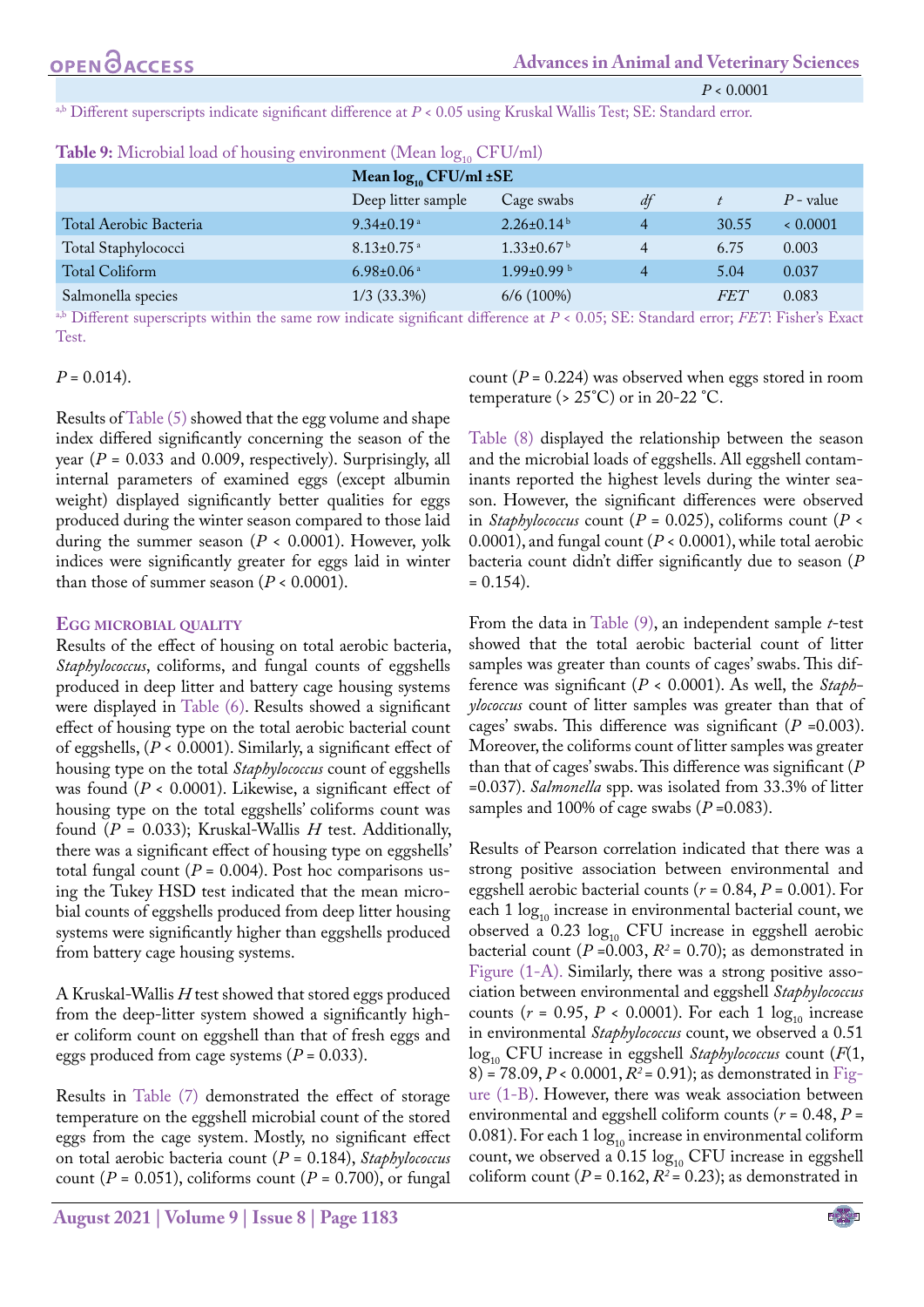| <b>OPEN ØACCESS</b> |  |  |  |
|---------------------|--|--|--|
|                     |  |  |  |

<span id="page-8-0"></span>

| <b>Table 10:</b> Incidence of microbial isolation from egg composites |  |
|-----------------------------------------------------------------------|--|
|-----------------------------------------------------------------------|--|

| <b>Samples</b>       | No. of                | No. (%) of positive samples |                         |                 |                         |             |  |  |  |
|----------------------|-----------------------|-----------------------------|-------------------------|-----------------|-------------------------|-------------|--|--|--|
|                      | samples<br>Salmonella |                             | Staphylococci spp.      | Coliforms       | Fungi                   | P-value     |  |  |  |
| Ovaries              | 10                    | $8(80.0)$ <sup>a</sup>      | $2(20.0)$ b             | $2(20.0)$ b     | $2(20.0)$ b             | 0.012       |  |  |  |
| Deep litter          | 3                     | $1/3$ (33.3)                | 0(0.0)                  | 0(0.0)          | 0(0.0)                  |             |  |  |  |
| Cages                | $\overline{7}$        | 7/7(100)                    | 2(28.6)                 | 2(28.6)         | 2(28.6)                 |             |  |  |  |
|                      |                       |                             |                         |                 |                         |             |  |  |  |
| Fecal matter (cages) | $\mathbf{1}$          | 1(100)                      | 1(100)                  | 1(100)          | 1(100)                  |             |  |  |  |
|                      |                       |                             |                         |                 |                         |             |  |  |  |
| Egg composites:      |                       |                             |                         |                 |                         |             |  |  |  |
| Shell                |                       |                             |                         |                 |                         |             |  |  |  |
| Fresh egg            | 25                    | $5(20.0)$ b                 | $20(80.0)$ <sup>a</sup> | $9(36.0)$ b     | $18(72.0)$ <sup>a</sup> | 0.0001      |  |  |  |
| Stored egg           | 25                    | $9(36.0)^{b}$               | 23 (92.0) <sup>a</sup>  | $10(40.0)$ b    | $16(64.0)$ b            | 0.0001      |  |  |  |
| Total                | 50                    | $14(28.0)$ <sup>c</sup>     | 43 (86.0) <sup>a</sup>  | 19(38.0)        | $34(68.0)^{b}$          | 0.0001      |  |  |  |
| Internal content     |                       |                             |                         |                 |                         |             |  |  |  |
| Fresh egg            | 25                    | 2(8.0)                      | 3(12.0)                 | 1(4.0)          | 2(8.0)                  | 0.866       |  |  |  |
| Stored egg           | 25                    | 1(4.0)                      | 4(16.0)                 | 0.0             | 0.0                     | 0.349       |  |  |  |
| Total                | 50                    | 3(6.0)                      | 7(14.0)                 | 1(2.0)          | 2(4.0)                  | $0.144$ FET |  |  |  |
| Eggs/House type      |                       |                             |                         |                 |                         |             |  |  |  |
| Deep litter          | 18                    | 7(38.8)                     | 18 (100) A              | 12 $(66.7)^{A}$ | 18 (100) A              |             |  |  |  |
| Cages                | 32                    | 7(21.9)                     | $25(78.1)^{B}$          | $7(21.9)^{B}$   | $16(50)$ <sup>B</sup>   |             |  |  |  |
| $P$ -value           |                       | 0.325                       | 0.040                   | 0.002           | 0.0001                  |             |  |  |  |

a, b Different superscripts in the same row indicate significant difference at *P* < 0.05; A, B Different superscripts in the same column indicate significant difference at *P* < 0.05; *FET*: Fisher's Exact Test.

<span id="page-8-1"></span>

|  |  |  | <b>Table 11:</b> Prevalence of <i>E. coli</i> and <i>S. aureus</i> virulence genes in layer farms |  |  |  |  |  |  |  |  |  |  |  |
|--|--|--|---------------------------------------------------------------------------------------------------|--|--|--|--|--|--|--|--|--|--|--|
|--|--|--|---------------------------------------------------------------------------------------------------|--|--|--|--|--|--|--|--|--|--|--|

| E. coli                   |                              |                               |                 |                                  |                                  |         |                                  |  |  |
|---------------------------|------------------------------|-------------------------------|-----------------|----------------------------------|----------------------------------|---------|----------------------------------|--|--|
| <b>Samples</b>            | $E.$ coli $\left(\% \right)$ | Virulent E. coli (%)          | Virulence genes |                                  |                                  |         |                                  |  |  |
|                           |                              |                               | Eggs            | stx1                             | eae                              | h l y A | stx2                             |  |  |
| Eggshells (cages):        | 9/32(28.1)                   | 6/32(18.8)                    |                 |                                  |                                  |         |                                  |  |  |
| Fresh                     | 5/16(31.3)                   | 3/16(18.8)                    | 1 <sup>st</sup> | $+$                              |                                  | $+$     |                                  |  |  |
|                           |                              |                               | $2^{\rm nd}$    |                                  | $+$                              | $+$     |                                  |  |  |
|                           |                              |                               | 3 <sup>rd</sup> |                                  |                                  |         | $+$                              |  |  |
| Stored                    | 4/16(25.0)                   | 3/16(18.8)                    | 1 <sup>st</sup> |                                  |                                  |         | $+$                              |  |  |
|                           |                              |                               | 2 <sup>nd</sup> |                                  |                                  |         | $+$                              |  |  |
|                           |                              |                               | 3 <sup>rd</sup> | $+$                              |                                  |         | $+$                              |  |  |
| Ovaries                   | $1*/10(10.0)$                | $1*/10(10.0)$                 |                 |                                  |                                  | $+$     |                                  |  |  |
| Fecal sample (cages)      | 1/1(100)                     | 1/1(100)                      |                 | $+$                              | $+$                              | $+$     | $\begin{array}{c} + \end{array}$ |  |  |
| Cage swab                 | 1/6(16.7)                    | 0/6(0.0)                      |                 |                                  |                                  |         |                                  |  |  |
| S. aureus                 |                              |                               |                 |                                  |                                  |         |                                  |  |  |
|                           | Staphylococcus aureus<br>(%) | Virulent Staph.<br>aureus (%) |                 |                                  | Virulence genes (mec $\Lambda$ ) |         |                                  |  |  |
| Eggshells (deep litter):  | 4/18(22.2)                   | 4/18(22.2)                    |                 |                                  |                                  |         |                                  |  |  |
| Fresh                     | 1/9(11.1)                    | 1/9(11.1)                     |                 | $+$                              |                                  |         |                                  |  |  |
| Stored                    | 3/9(33.3)                    | 3/9(33.3)                     |                 | $\begin{array}{c} + \end{array}$ |                                  |         |                                  |  |  |
| Egg content (deep litter) | 1/9(11.1)                    | 1/9(11.1)                     |                 | $+$                              |                                  |         |                                  |  |  |
| Eggshells (cages):        | 5/32(15.6)                   | 0/32(0.0)                     |                 |                                  |                                  |         |                                  |  |  |
| Fresh                     | 4/16(25.0)                   | 0/16(0.0)                     |                 |                                  |                                  |         |                                  |  |  |
|                           |                              |                               |                 |                                  |                                  |         |                                  |  |  |

**August 2021 | Volume 9 | Issue 8 | Page 1184**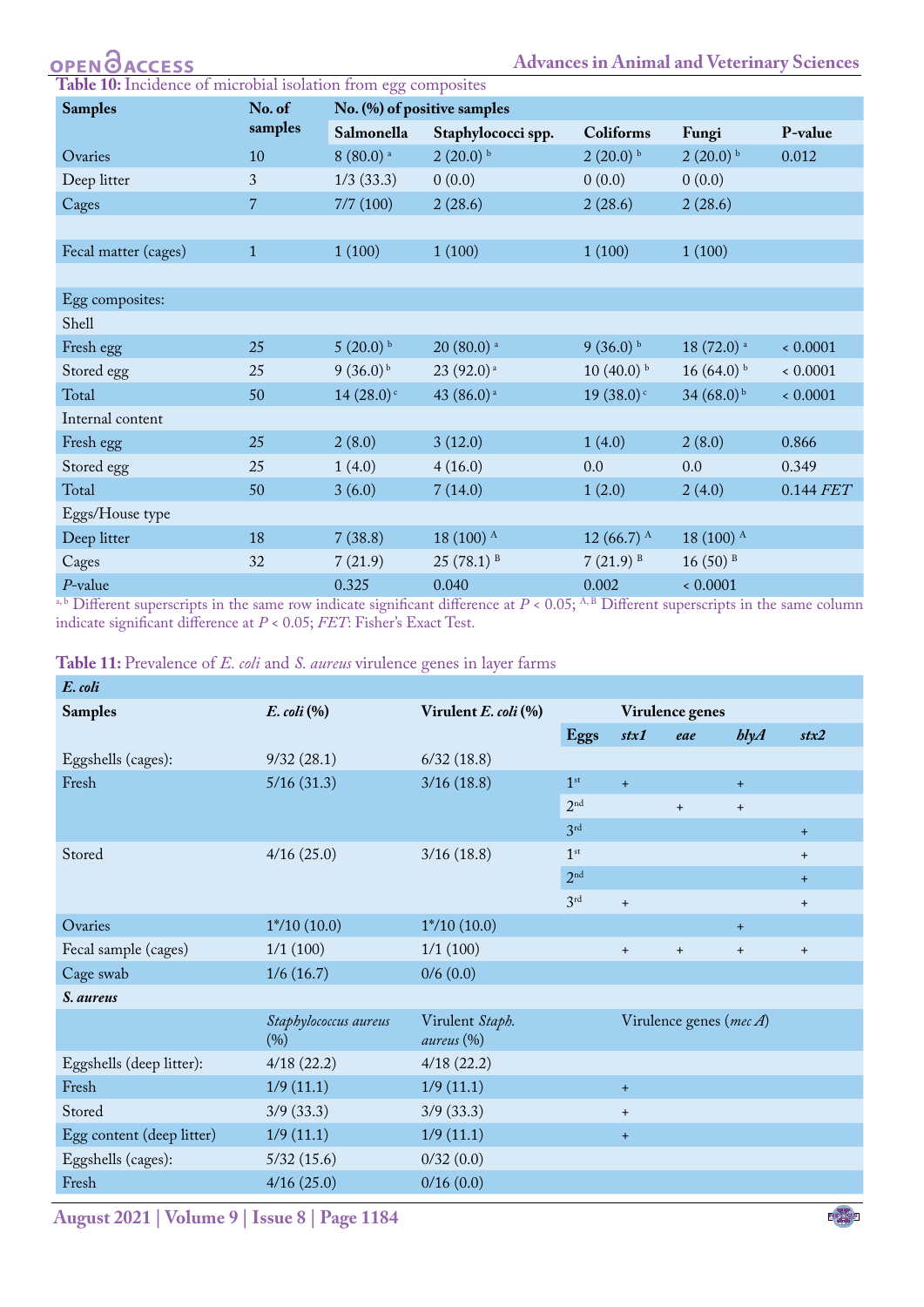| <b>OPENOACCESS</b>   |           |           | <b>Advances in Animal and Veterinary Sciences</b> |
|----------------------|-----------|-----------|---------------------------------------------------|
| Stored               | 1/16(6.3) | 0/16(0.0) |                                                   |
| Fecal sample (cages) | 0/1(0.0)  | 0/1(0.0)  |                                                   |

\* The positive *E. coli* ovarian sample were from hens housed in cage system.

[Figure \(1-C\).](#page-9-0) Eventually, there was no association between environmental and eggshell fungal counts ( $r = -0.06$ ,  $P =$ 0.436),  $(P = 0.872, R^2 = 0.003)$ ; as demonstrated in [Figure](#page-9-0)  $(1-D)$ .



<span id="page-9-0"></span>**Figure 1**: The association between the microbial load of the farm surface environment and the eggshell microbial contamination. *R2* : Coefficient of Determination.

#### **Egg microbial isolates**

Results in [Table \(10\)](#page-8-0) displayed that *Staphylococcus* spp. was the most predominant eggshell contaminant isolated from both fresh ( $P < 0.0001$ ) and stored ( $P < 0.0001$ ) egg composites. The rate of isolation of *Salmonella* was relatively low and was found in the internal content of 3/50 (6.0%) egg composites and on the shell of (28.0%) egg composites. However, a high rate of *Salmonella* infections (80%) was observed in ovarian samples collected from both floor and cage housing systems. Additionally, eggs produced in deep litter houses showed significantly higher isolation rates of *Staphylococcus* spp. (*P* = 0.040), Coliforms (*P* = 0.002), and total fungi (*P* < 0.0001) than eggs produced from cage battery houses.

#### **Molecular detection of genes encoding virulence factors from the bacterial isolates**

Results listed in [Table \(11\)](#page-8-1) reported the detection of *E. coli* virulence genes (*eae, stx1, hlyA,* and *stx2*) in 8 samples out of 12 positive *E. coli* isolates. A fecal sample from caged hens showed positivity to *eae, stx1, hlyA,* and *stx2* virulence genes. Similarly, an ovary from a caged hen showed positivity to the *hlyA* virulence gene. Besides, eggs produced from cage houses revealed the presence of the *stx2* viru lence gene on the eggshells of one fresh egg and two stored

**August 2021 | Volume 9 | Issue 8 | Page 1185**

eggs composites. Combined *stx1*+*hlyA*, *eae*+*hlyA*, and *stx-1*+*stx2* virulence genes were detected in two fresh and one stored egg composites produced from cage system houses. Furthermore, the *Staphylococcus aureus* virulence gene, *mecA*, was detected in 5 strains isolated from deep litter houses out of 11 *Staphylococcus aureus* strains. Interestingly, one fresh egg composite displayed *Staphylococcus aureus* virulence gene, *mecA*, from the external eggshell and the internal egg content. As well, the *Staphylococcus aureus* virulence gene, *mecA*, was detected on the eggshell of three stored egg composites produced from deep litter houses ([Table 11](#page-8-1)).

## **DISCUSSION**

Our results revealed the impact of storage on some quality parameters of table eggs. Table eggs are stored in layer farms to be marketed. According t[o FAO \(2003\),](#page-12-11) eggs should be stored in a clean and well-ventilated environment, with constant temperature and relative humidity. Moreover, regular monitoring of the interior quality of stored eggs should be done. Also, refrigerated storage is recommended for better egg quality.

Results showed that most of the internal quality parameters of fresh eggs, especially specific gravity, albumin index, and Haugh unit, were better than stored eggs. These findings were consistent with [Stadelman and Cotterill \(2007\)](#page-13-3) and [Eke et al. \(2013\),](#page-12-12) who stated that the escape of moisture and gases from within the eggs via egg pores results in egg weight loss. The carbonic acid of egg white breaks down into water and carbon dioxide gas, which escapes through pores, and egg white becomes watery. This loss of carbon dioxide during egg storage changes pH to the alkaline side, which loosens the mucin fibers of albumin, causing it to lose its strength and consequently decreasing the Haugh unit of the stored egg. Moreover, the water of watery albumin is absorbed by the egg yolk to equalize the pressure inside the egg, so the yolk becomes swollen and flabby in shape, and a lower yolk index is obtained.

Results of the physical qualities of stored eggs were almost similar either in eggs stored in ambient room temperature or slightly cooler conditions (20-22°C). [Grashorn \(2016\)](#page-12-13) reported that at 15 - 22°C, there was a rapid deterioration of egg quality, including the Haugh unit, and recommended eggs to be stored at 6°C. The same findings were reported by [Ibrahim et al. \(2019\)](#page-12-14); the long storage at room temperature or refrigerator deteriorated egg weights, internal qualities, and Haugh unit, although storing at room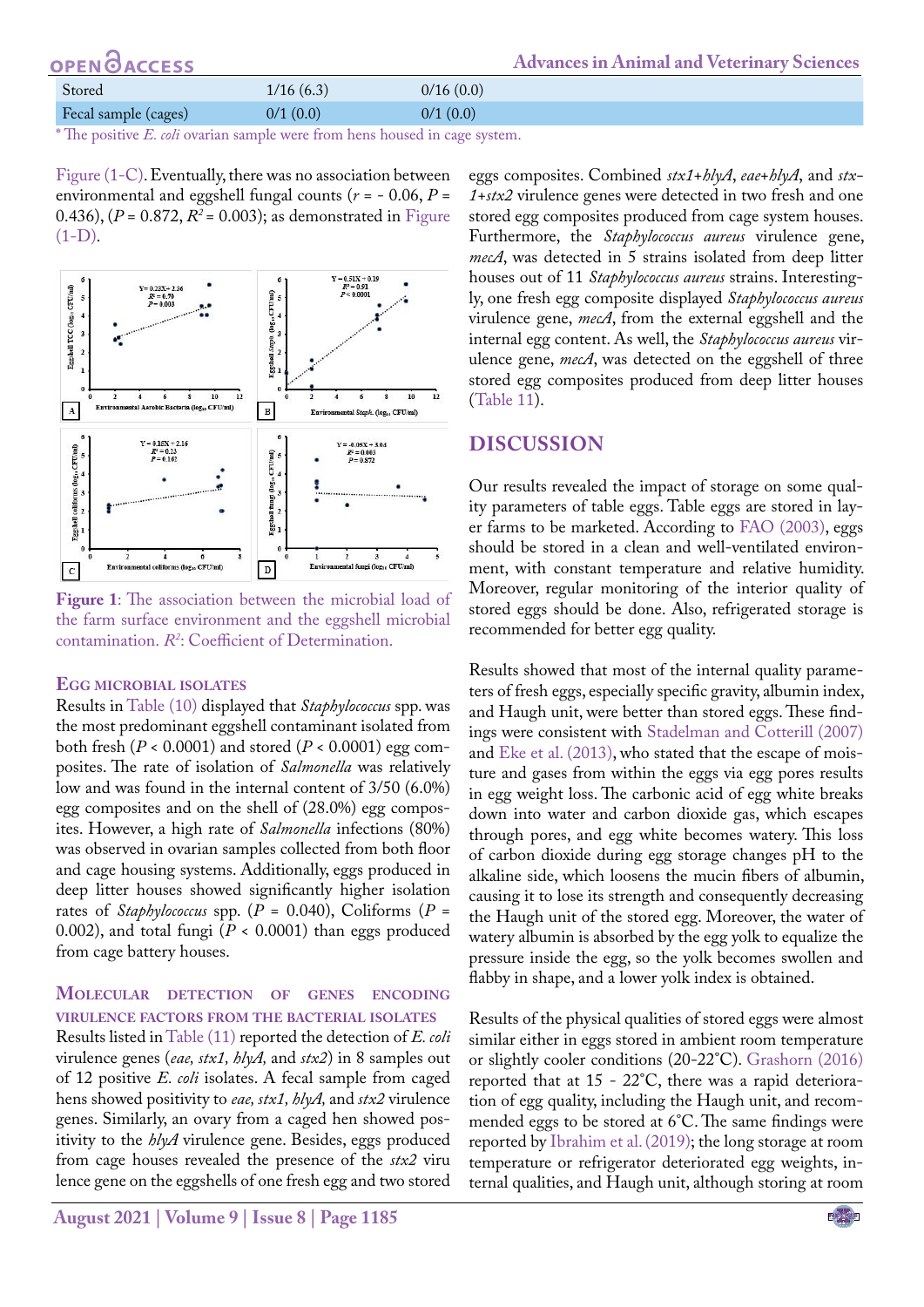temperature revealed the lowest results. The reduction of the Haugh unit indicates the decline of lysozyme activity, which plays a vital role in protecting the egg contents from microbial contamination ([Trziszka, 1994\)](#page-13-4).

Regarding the effect of macroclimatic conditions on table egg qualities, we observed that eggs delivered in winter had higher freshness parameters than those laid in summer. Our findings were consistent with Gumułka et al. (2017), who reported greater egg weights, albumin%, albumin indices, Haugh units, and shell quality for eggs delivered in winter than those laid in summer. Furthermore, he stated that yolk quality was higher in summer than winter. It may be attributed to the stress of the higher temperatures in the summer season, which influence the metabolism and egg formation (Gumułka et al., 2017). Moreover, the season of the year could be a factor influencing the microbial load of table eggs as stated by [Chousalkar et al. \(2021\)](#page-12-15), especially the degree of humidity that affects the fungal count over the eggshell.

From the microbiological point of view, stored eggs tested in this study didn't show a significant difference from fresh eggs based on microbial load. However, the microbial quality of eggs differed significantly due to the type of production housing system. Eggs produced from deep litter housing showed a higher microbial load than eggs produced from battery cage houses. [De Reu et al. \(2008\)](#page-12-5) stated in their study that the housing system has an effect on the microbial load of eggshells and that eggs produced from non-cage systems were higher in aerobic bacterial contaminants than eggs produced from various cage systems. Additionally, [Hannah et al. \(2011\)](#page-12-1) discussed that houses separating laying hens from manure and shaving resulted in eggs with lower bacterial counts. These findings were relevant to the results of the microbial examination of surfaces of different housing systems tested in this study. In deep litter houses, laid eggs are in contact with hens and litter, which is a mixture of wood shaving, manure, and feathers. While in battery cage houses, eggs roll on the sloped cage wire into the collection trough away from contact with hens or manure. Results of microbial examination revealed that each 1g of deep litter had more than 6  $log_{10}$ CFUs higher than cage wire swabs for aerobic bacteria and *Staphylococcus* counts. Similarly, [Soliman et al. \(2020\)](#page-13-5) reported a significant difference  $(P = 0.001)$  in mean total bacterial counts of wood shaving litter  $(5.25\pm0.00 \log_{10}$ CFU/ml) and battery swabs  $(4.14\pm0.01 \log_{10} CFU/ml)$ , as well as a significant difference (*P* < 0.0001) in mean total Enterobacteriaceae counts of wood shaving (3.74±0.02  $\log_{10}$  CFU/ml) and battery swabs (1.80±0.01  $\log_{10}$  CFU/ ml). These findings agreed with [Parisi et al. \(2015\)](#page-12-16), who reported that the longer the contact of eggs with hens and contaminated litter, the higher the bacterial load on eggshells compared to eggs produced from cage systems.

**August 2021 | Volume 9 | Issue 8 | Page 1186**

#### **Advances in Animal and Veterinary Sciences**

Results of the current study revealed that the predominant contaminant of eggshells and internal egg content was *Staphylococcus* spp. (86% and 14%, respectively), followed by total fungi (68% and 4%, respectively), then coliforms (38% and 2%, respectively). These frequencies agreed with [EL-Kholy et al. \(2020\)](#page-12-17) who found *Staphylococcus* spp. in the internal content of 13% of examined eggs. However, *Salmonella* spp. was isolated in a relatively low frequency (28% and 6%, respectively), which agreed with what was reported by [Musgrove et al. \(2008\).](#page-12-18) Though egg contamination with *Salmonella* is a critical public health risk, limited research studies focused on other bacterial contaminants that threaten public health, as noted by [De Reu et](#page-12-5) [al. \(2008\).](#page-12-5)

Bacterial contamination of eggs can occur via vertical or horizontal routes ([European Food Safety Authority,](#page-12-19) [EFSA, 2005](#page-12-19)). Hens have a common cloacal opening for intestinal, urinary, and reproductive tracts, which could contribute to eggshell contamination while the egg moves along this route. Furthermore, minor defects in the eggshell may provide access to bacteria into the internal egg contents ([De Reu et al., 2006\)](#page-12-4)**.** Eggs could act as a vehicle for pathogens in the food chain, including extraintestinal pathogenic *Escherichia coli* (ExPEC) ([Mitchell et al.,](#page-12-20) [2015](#page-12-20))**.** However, the potential of eggs as sources of Diarrheagenic *E. coli* (DEC) has been investigated to a much less extent ([Chousalkar et al., 2010](#page-12-21)).

*Escherichia coli* (*E. coli*) is a normal gut flora of birds and humans, and some *E. coli* strains have acquired virulence genes that enable them to induce diarrhea and other associated illnesses ([Wani et al., 2004](#page-13-6))**.** The most important group of the zoonotic *E. coli* are the Diarrhoeagenic class that includes Enteropathogenic *E. coli* (EPEC), Enteroinvasive *E. coli* (EIEC), Enteroaggregative *E. coli* (EAEC), Enterotoxigenic *E. coli* (ETEC), and Shiga toxin-producing *E. coli* (STEC) ([Murase et al., 2012](#page-12-22))**.** Shiga toxin-producing *E. coli* (STEC) are known to produce Shiga toxins (*Stx1, Stx2*) and are recognized as the causative agent for life-threatening conditions in humans, such as hemorrhagic colitis and/or hemolytic-uremic syndrome (HUS). While Enterohemorrhagic *E. coli* (EHEC) produces the plasmid-encoded Enterohaemolysin (*hlyA*). Hence, strains that carry both *Stx* and *hlyA* virulence genes are potentially considered more dangerous to humans than those with only one virulence gene [\(Rasheed et al., 2014\)](#page-12-23)**.**

In this study, the findings confirmed the presence of different encoding virulence genes in *E. coli* strains isolated from different samples at a rate of 66.6% (8 out of 12). Markedly, most of the *E. coli* strains, isolated from eggshells of eggs produced from cage housing systems, encoded for virulence genes (6 out of 8), followed by an ovarian sample (1 out of 8) and a fecal sample (1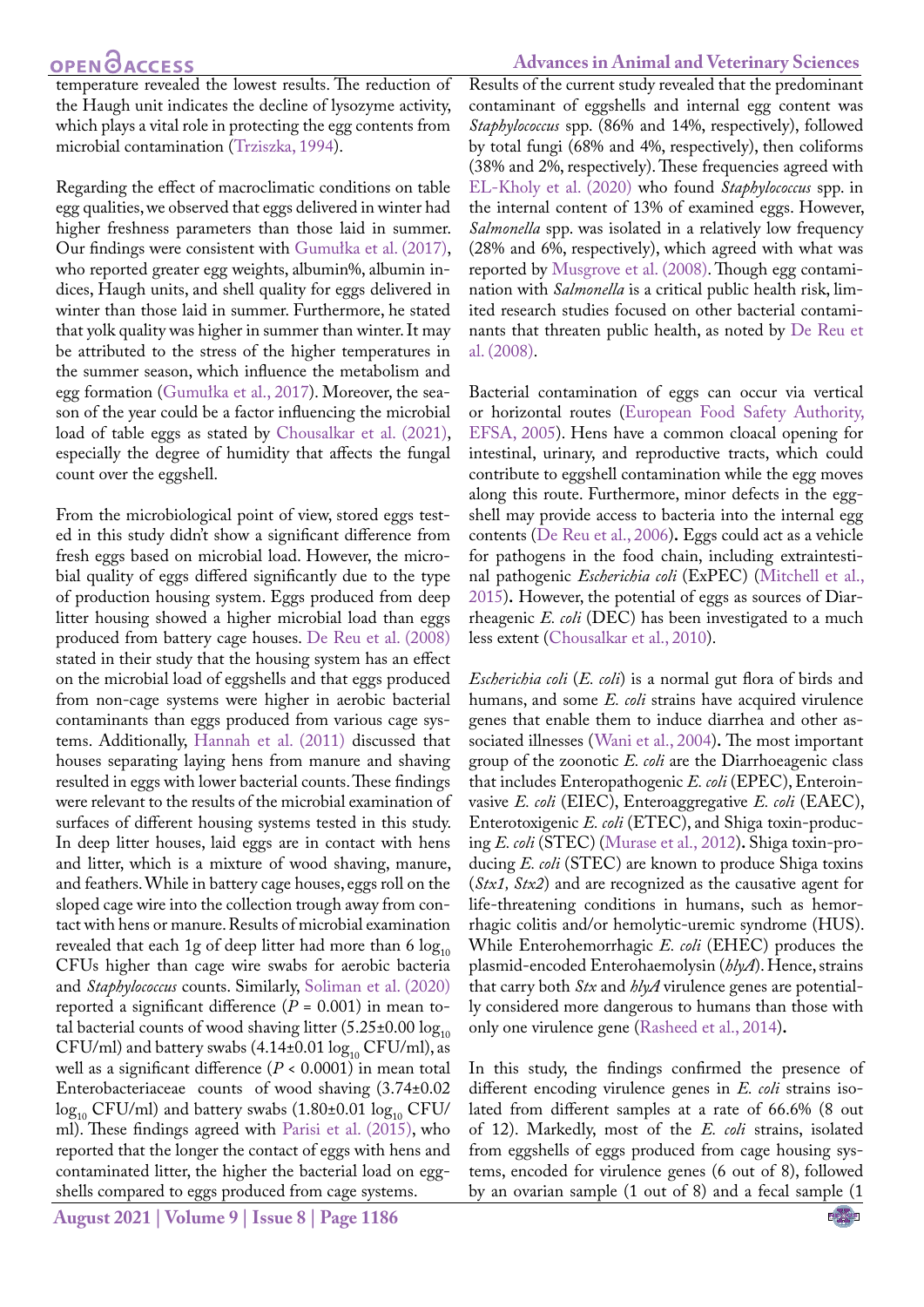out of 8). The most predominant virulence gene among the positive *E. coli* isolates was the *stx* gene. This result agreed with [\(Morran et al., 2013\)](#page-12-24), who found that 53% of the *E. coli* strains isolated from chickens' lesions contained *stx* gene sequences, with the majority containing the *stx1* allele, but no *eae* or *E-hlyA* virulence genes were detected in *stx*-positive strains. In our study, the virulence genes *stx1, eae, hlyA, and stx2* were identified from a fecal sample from the same flocks raised in cage systems, which suggests the possibility of fecal contamination of the corresponding eggshells. Similarly, [AL-Ashmawy \(2013\)](#page-11-4) in her study reported the detection of the *stx2* virulence gene in 37/39 of the *E. coli* strains isolated from table eggs. On the other hand, the results of the current study differed from a study done in Egypt by ([Galal et al., 2013](#page-12-25)), who detected both *stx1* and *stx2* genes with the *eaeA* gene in 2/19 (10.52%) of egg samples. Furthermore, [AL Ash](#page-11-4)[mawy, \(2013\)](#page-11-4) reported either *stx1* or *stx2* with *eaeA* gene in 3/19 (15.78%) of egg samples.

*Staphylococcus aureus MecA*  virulence gene conferred resistance to methicillin and other β-lactam antibiotics, by altering the penicillin-binding protein located within the cell wall. This alteration renders antibiotics that act by interfering with bacterial cell wall synthesis (Sexton et al., 2006). Uncontrolled use of antibiotics in livestock production may be responsible for the emergence of antibiotic resistance in *S. aureus* strains, which may cause infections to human handlers [\(Price et al., 2012\)](#page-12-26). The results revealed that *Staphylococcus aureus* was detected in 11 fresh and stored egg composites collected from deep litter houses. Out of the 11 *Staphylococcus aureus* isolates, 45% (5/11) were positive for the *mecA* virulence gene (MRSA, methicillin-resistant *S. aureus*). These results agreed with ([Eid](#page-12-27) [et al., 2015](#page-12-27)), who reported that four isolates out of the 11 tested for Staphylococci were positive for *the mecA* gene. However, ([Pyzik et al., 2014\)](#page-12-28) detected the *mecA* gene in two *S. aureus*-like strains isolated from table eggs. According to the guidelines of Egyptian Organization for Standardization and Quality Control, table egg content should be free from *Staphylococcus aureus* (Nil) [\(EL-Kholy et al.,](#page-12-17) [2020](#page-12-17)).

Collectively, these results suggest that housing type does influence the microbial quality of table eggs. Specifically, our results suggest that eggs produced from cage houses have better microbial quality than eggs produced from deep litter houses. Moreover, our finding could be evidence for the probability of the transfer of the antimicrobial resistance from food-producing animals to humans, either directly via the food chain or via the close contact between infected animals and humans.

## **Advances in Animal and Veterinary Sciences CONCLUSION**

Eggs are considered a valuable nutritive source; however, they could be a potential source of illness and food poisoning to humans. The environment in which the eggs are produced, handled, and stored does influence the quality and safety of table eggs. Eggs produced from the cage housing system were much cleaner than those produced from the deep litter housing system. *E. coli* and *Staphylococcus aureus* strains encoding virulence genes of public health importance could contaminate the external or internal content of eggs, inducing illness in consumers. Regular monitoring of internal and external quality parameters of table eggs should be implemented. Storage of egg till marketing should be in low temperatures to save the eggs from deterioration and microbial contamination.

# **CONFLICT OF INTEREST**

All authors declare that they have no conflict of interest.

## **Funding**

No funding was supporting this work.

## **AUTHORS CONTRIBUTION**

All authors shared in the aim of the work and designing of the study; Mahmoud A.M. Khalf: Farm visits, Collection of egg and environmental samples and technical data; Karima M. Fahim and Elshaimaa Ismael: Egg quality measurements and microbiological analysis; Sara Nader: Molecular analysis of bacterial isolates; Elshaimaa Ismael: Data analysis and interpretation. All authors shared in writing and revising the manuscript.

## **REFERENCES**

- • Adesiyun A, Offiah N, Seepersadsingh N, Rodrigo S, Lashley V, Musai L (2007). Antimicrobial resistance of *Salmonella* spp. and *Escherichia coli* isolated from table eggs. J. Sci. 18(4): 306-311.
- <span id="page-11-1"></span>• Adesiyun A, Offiah N, Seepersadsingh N, Rodrigo S, Lashley V, Musai L (2006). Frequency and antimicrobial resistance of enteric bacteria with spoilage potential isolated from table eggs. Food Res. Int. 39(2): 212-219.
- <span id="page-11-0"></span>• Akter Y, Kasim A, Omar H, Sazili AQ (2014). Effect of storage time and temperature on the quality characteristics of chicken eggs. J. Food Agric. Environ. 12(3-4): 87-92.
- <span id="page-11-3"></span>• Al-Ajeeli MN (2013). Development of Best Practices for Shell Egg Disinfection Based upon Efficacy and Egg Quality (Doctoral dissertation).
- <span id="page-11-4"></span>• AL-Ashmawy MAM (2013). Prevalence of Enterobacteriaceae in Table Eggs with Particular Reference to Enterovirulent Escherichia coli Strains. Int. J. Poult. Sci. 12 (7): 430-435.
- <span id="page-11-2"></span>• Alsaffar AA, Attia YA, Mahmoud MB, Zeweil HS, Bovera F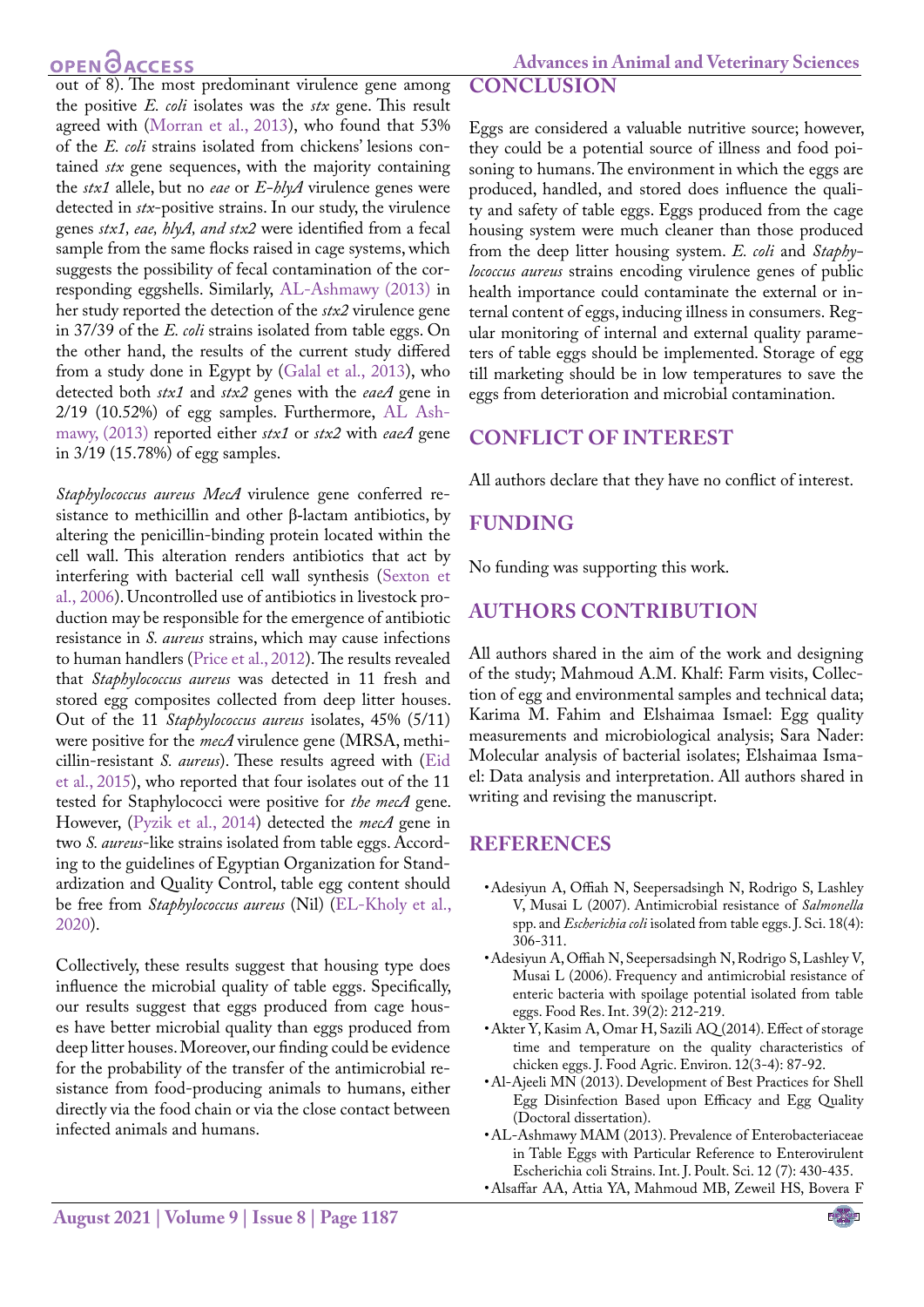#### **Advances in Animal and Veterinary Sciences**

# OPEN OACCESS

- (2013). Productive and reproductive performance and egg quality of laying hens fed diets containing different levels of date pits with enzyme supplementations. Trop. Anim. Health Pro. 45:327-334.
- <span id="page-12-10"></span>• Andrews WH, Wang H, Jacobson A, Hammack T (2018). Bacteriological analytical manual (BAM) chapter 5: Salmonella; FDA: Silver Spring, MD, USA.
- • BAM "FDA's Bacteriological Analytical Manual" (2013). Center for Food Safety and Applied Nutrition (eds). Bacteriological analytical manual. Washington, FDA.
- <span id="page-12-6"></span>• Chaemsanit S, Ali Akbar, Anil Kumar Anal (2015). Isolation of total aerobic and pathogenic bacteria from table eggs and its contents. Food Appl. Biosci. J. 3 (1): 1–9.
- <span id="page-12-21"></span>• Chousalkar KK, Flynn P, Sutherland M, Roberts JR, Cheetham BF (2010). Recovery of *Salmonella* and *Escherichia coli* from commercial eggshells and effect of translucencyon bacterial penetration in eggs. Int. J. Food Microbiol. 142: 207–213.
- <span id="page-12-15"></span>• Chousalkar KK, Khan S, McWhorter AR (2021). Microbial quality, safety and storage of eggs. Curr. Opin. Food Sci. 38:91–95.
- <span id="page-12-0"></span>• Conway A (2016). Egg production breaks record 70-millionmetric-ton mark in 2015. Poult. Trends. 32-38.
- <span id="page-12-9"></span>• Da Silva N, Taniwaki MH, Junqueira VC, Silveira N, Okazaki MM, Gomes RAR (2018). Microbiological examination methods of food and water: a laboratory manual. 2nd Edn., Taylor and Francis Group, UK, CRC Press. PP: 1-632.
- <span id="page-12-4"></span>• De Reu K., Grijspeerdt K, Messens W, Heyndrickx M, Uyttendaele M, Debevere J, Herman L (2006). Eggshell factors influencing eggshell penetration and whole egg contamination by different bacteria, including Salmonella enteritidis. Int. J. Food Microbiol.. 112(3):253-260.
- <span id="page-12-5"></span>• De Reu K, Messens W, Heyndrickx M, Rodenburg TB, Uyttendaele M, Herman L (2008). Bacterial contamination of table eggs and the influence of housing systems. World's Poult. Sci. J. 64(1): 5-19.
- <span id="page-12-27"></span>• Eid S, Nasef SA, Erfan AM (2015). Multidrug resistant bacterial pathogens in eggs collected from backyard chickens. Assiut Vet. Med. J. 61(144): 87-103.
- <span id="page-12-12"></span>• Eke MO, Olaitan NI, Ochefu JH (2013). Effect of storage conditions on the quality attributes of shell (table) eggs. Nigerian Food J. 31(2): 18-24.
- <span id="page-12-17"></span>• EL-Kholy AM, H EL-Shinawy S, Seliem H, MA Zeinhom M (2020). Potential risk of some pathogens in table eggs. J. Vet. Med. Res. 27 (1): 52-65.
- <span id="page-12-19"></span>• European Food Safety Authority (EFSA). 2005.Opinion of the Scientific Panel on Biological Hazards on the request from the commission related to the microbiological risks on washing of table eggs. EFSA J. 269: 1–39.
- <span id="page-12-8"></span>• Fahim KM, Ismael E, Khalefa HS, Farag HS, Hamza DA (2019). Isolation and characterization of *E. coli* strains causing intramammary infections from dairy animals and wild birds. Int. J. Vet. Sci. Med. 7(1): 61-70.
- <span id="page-12-11"></span>• FAO (2003). Egg marketing–a guide for the production and sale of eggs. FAO Agric. Serv. Bullet. 150: 29-51.
- Farrell D (2013). The role of poultry in human nutrition. Poultry Development Review. Rome: Food and Agriculture Organization. 2-9.
- <span id="page-12-25"></span>• Galal HM, Hakim AS, Dorgham SM (2013). Phenotypic and virulence genes screening of Escherichia coli strains isolated from different sources in delta Egypt. Life Sci. J.10(2):352- 361
- <span id="page-12-13"></span>• Grashorn M, Juergens A, Bessei W (2016). Effects of storage conditions on egg quality. Lohmann Information. 50:22-27.
- • Gumułka M, Krawczyk J, Otwinowska-Mindu A (2017). Effect of production cycle and season on quality and fatty acid profile of organic eggs from local Polish Greenleg Partridge hens. Euro. Poult. Sci. 81:1-13.
- <span id="page-12-1"></span>• Hannah JF, JL. Wilson, NA Cox, JA Cason, DV Bourassa, MT Musgrove, L.J Richardson, LL Rigsby, RJ Buhr (2011). Comparison of shell bacteria from unwashed and washed table eggs harvested from caged laying hens and cage-free floor-housed laying hens. Poult. Sci. 90( 7): 1586-1593.
- <span id="page-12-7"></span>• Hisasaga C, Griffin SE, Tarrant KJ (2020). Survey of egg quality in commercially available table eggs. Poult. Sci. 99(12): 7202-7206.
- <span id="page-12-14"></span>• Ibrahim AR, Habib AB, Gibril S (2019). Evaluation of Egg Quality Conditions in Omdurman Locality. J. Appl. Vet. Sci. 4(2):1-5.
- <span id="page-12-3"></span>• Merino L, Procura F, Trejo FM, Bueno DJ, Golowczyc MA (2019). Biofilm formation by Salmonella sp. in the poultry industry: Detection, control and eradication strategies. Food Res. Int. 119: 530-540.
- <span id="page-12-20"></span>• Mitchell NM, Johnson JR, Johnston B, Curtiss R, Mellata M (2015). Zoonotic potential of Escherichia coli isolates from retail chicken meat products and eggs. Appl. Environ. Microbiol. 81(3): 1177-1187.
- <span id="page-12-24"></span>• Morran C (2013). Consumer Reports Finds Potentially Harmful Bacteria All Over Chicken Breasts. Consumerist. Available online at: [http://consumerist](http://consumerist ). com/2013/12/19/ consumer-reports-findspotentially-harmful-bacteria-alloverchicken-breasts/(Accessed 19 Febreuary 2021).
- <span id="page-12-22"></span>• Murase K, Ooka T, Iguchi A, Ogura Y, Nakayama K, Asadulghani Md, Islam MR, Hiyoshi H, Kodama T, Beutin L, Hayashi T (2012). Haemolysin E- and enterohaemolysinderived haemolytic activity of O55/O157 strains and other Escherichia coli lineages. Microbiol. 158: 746-758.
- <span id="page-12-18"></span>• Musgrove MT, Northcutt JK, Jones DR, Cox NA, Harrison MA (2008). Enterobacteriaceae and related organisms isolated from shell eggs collected during commercial processing. Poult. Sci. 87(6): 1211-1218.
- <span id="page-12-2"></span>• Ogunwole OA, Ojelade AYP, Oyewo MO, Essien EA (2015). Proximate composition and physical characteristics of eggs from laying chickens fed different proprietary vitaminmineral premixes under two rearing systems during storage. Int. J. Food Sci. Nutrit. Eng. 5(1): 59-67.
- <span id="page-12-16"></span>• Parisi MA, Northcutt JK, Smith DP, Steinberg EL, Dawson PL (2015). Microbiological contamination of shell eggs produced in conventional and free-range housing systems. Food Control. 47:161-165.
- <span id="page-12-26"></span>• Price LB, Stegger M, Hasman H, Aziz M, Larsen J, Andersen PS, Pearson T, Andrew EW, Jeffrey TF, James S, John G, Elizabeth D, Cindy ML, Burkhard S, Irena Z, Battisti A, Franco A, Jacek ZM, Stefan S, Patrick B, Eric J, Pomba C, Porrero MC, Raymond R, Tara CS, Robinson DA, Weese JS, Carmen SA, Fangyou Yu, Frederic L., Paul K, Robert S, Aarestrup FM (2012). *Staphylococcus aureus* CC398: host adaptation and emergence of methicillin resistance in livestock. mBio. 3: e00305-e00311. DOI: 10.1128/ mBio.00305-11
- <span id="page-12-28"></span>• Pyzik E, Marek A, Hauschild T (2014). Characterisation of *Staphylococcus aureus* and *Staphylococcus aureus* – like strains isolated from table eggs. Bullet. Vet. Instit. Pulawy. 58(1): 57–63.
- <span id="page-12-23"></span>• Rasheed MU, Jamil K, Thajuddin N, Pasupuleti M , Ahamed P , Muthukumaresan KP. (2014). Distribution of the stx1, stx2 and hlyA genes: Antibiotic profiling in Shiga-toxigenic E.